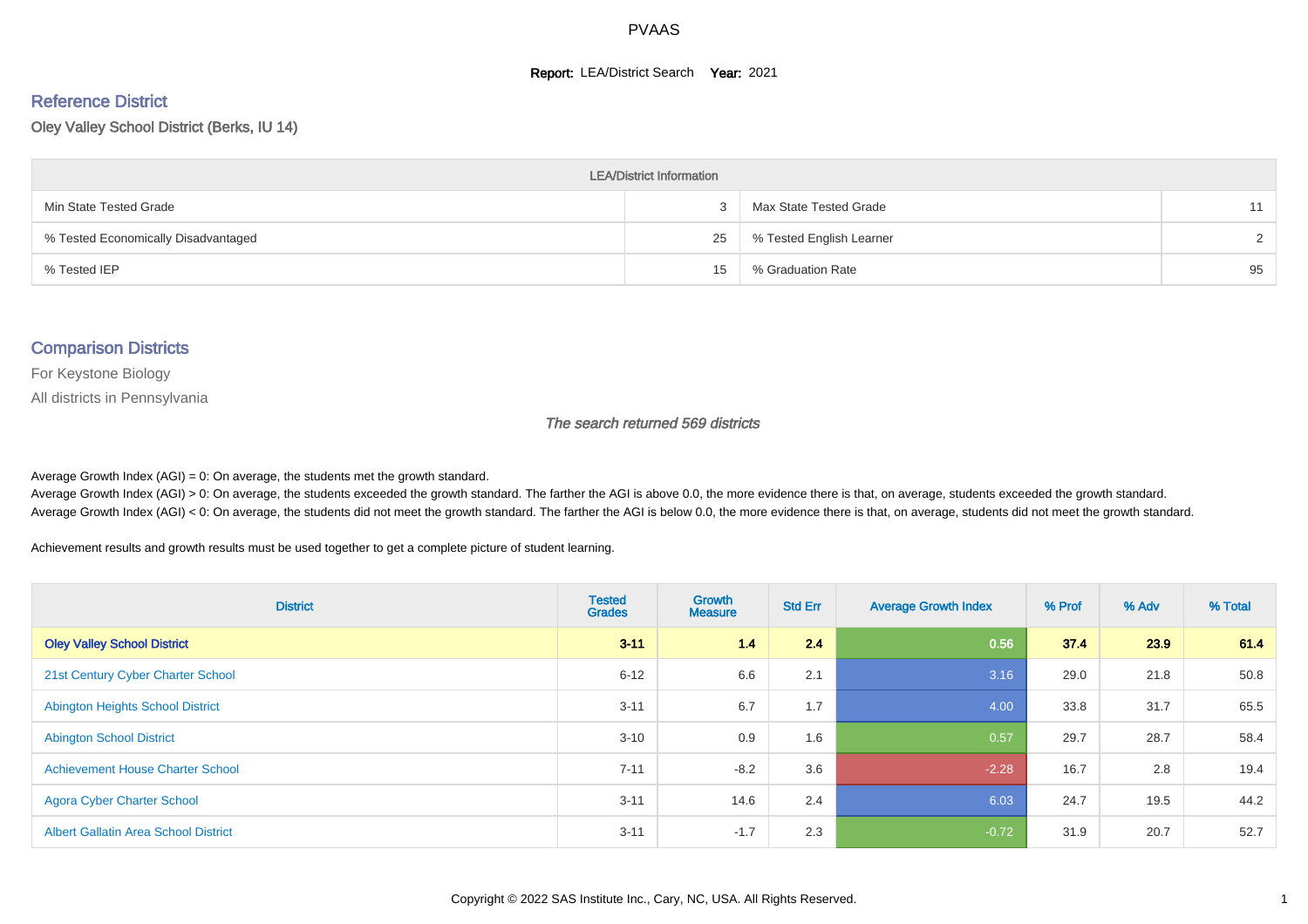| <b>District</b>                                 | <b>Tested</b><br><b>Grades</b> | Growth<br><b>Measure</b> | <b>Std Err</b> | <b>Average Growth Index</b> | % Prof | % Adv   | % Total |
|-------------------------------------------------|--------------------------------|--------------------------|----------------|-----------------------------|--------|---------|---------|
| <b>Oley Valley School District</b>              | $3 - 11$                       | 1.4                      | 2.4            | 0.56                        | 37.4   | 23.9    | 61.4    |
| <b>Aliquippa School District</b>                | $3 - 11$                       | $-20.0$                  | 3.6            | $-5.54$                     | 1.7    | $0.0\,$ | 1.7     |
| <b>Allegheny Valley School District</b>         | $3 - 11$                       | $-1.9$                   | 3.9            | $-0.48$                     | 31.8   | 11.4    | 43.2    |
| <b>Allegheny-Clarion Valley School District</b> | $3 - 10$                       | 12.3                     | 4.1            | 3.03                        | 33.3   | 19.0    | 52.4    |
| <b>Allentown City School District</b>           | $3 - 12$                       | $-16.9$                  | 1.4            | $-12.37$                    | 5.9    | 0.4     | 6.3     |
| Altoona Area School District                    | $3 - 12$                       | 0.1                      | 1.5            | 0.07                        | 29.0   | 13.8    | 42.8    |
| Ambridge Area School District                   | $3 - 12$                       | $-19.4$                  | 2.5            | $-7.64$                     | 23.2   | 5.6     | 28.9    |
| <b>Annville-Cleona School District</b>          | $3 - 12$                       | 1.1                      | 2.4            | 0.45                        | 34.8   | 13.6    | 48.5    |
| <b>Antietam School District</b>                 | $3 - 10$                       | $-9.5$                   | 3.7            | $-2.57$                     | 20.9   | 1.5     | 22.4    |
| <b>Apollo-Ridge School District</b>             | $3-12$                         | 9.5                      | 3.0            | 3.23                        | 34.0   | 9.4     | 43.4    |
| <b>Armstrong School District</b>                | $3 - 11$                       | 9.8                      | 1.6            | 6.22                        | 32.8   | 24.6    | 57.4    |
| Aspira Bilingual Cyber Charter School           | $3 - 11$                       | 5.1                      | 5.8            | 0.87                        | 4.8    | 0.0     | 4.8     |
| <b>Athens Area School District</b>              | $3 - 11$                       | 2.6                      | 2.3            | 1.11                        | 34.9   | 12.3    | 47.3    |
| <b>Austin Area School District</b>              | $3 - 11$                       | 2.6                      | 6.0            | 0.43                        | 25.0   | 18.8    | 43.8    |
| <b>Avella Area School District</b>              | $3 - 12$                       | 1.6                      | 4.7            | 0.34                        | 34.8   | 7.2     | 42.0    |
| <b>Avon Grove Charter School</b>                | $3 - 11$                       | 9.8                      | 3.1            | 3.18                        | 32.4   | 26.0    | 58.4    |
| <b>Avon Grove School District</b>               | $3 - 10$                       | 7.6                      | 1.4            | 5.29                        | 33.7   | 33.2    | 67.0    |
| <b>Avonworth School District</b>                | $3 - 10$                       | $-6.2$                   | 2.3            | $-2.68$                     | 35.9   | 14.1    | 50.0    |
| <b>Bald Eagle Area School District</b>          | $3 - 11$                       | 7.6                      | 2.5            | 3.00                        | 31.6   | 15.6    | 47.3    |
| <b>Baldwin-Whitehall School District</b>        | $3 - 11$                       | $-5.5$                   | 1.9            | $-2.93$                     | 32.0   | 14.7    | 46.7    |
| <b>Bangor Area School District</b>              | $3 - 12$                       | $-1.2$                   | 2.0            | $-0.60$                     | 25.8   | 12.7    | 38.5    |
| <b>Beaver Area School District</b>              | $3 - 10$                       | $-3.0$                   | 2.5            | $-1.16$                     | 25.8   | 27.8    | 53.6    |
| <b>Bedford Area School District</b>             | $3 - 11$                       | 6.4                      | 2.4            | 2.68                        | 31.0   | 20.6    | 51.6    |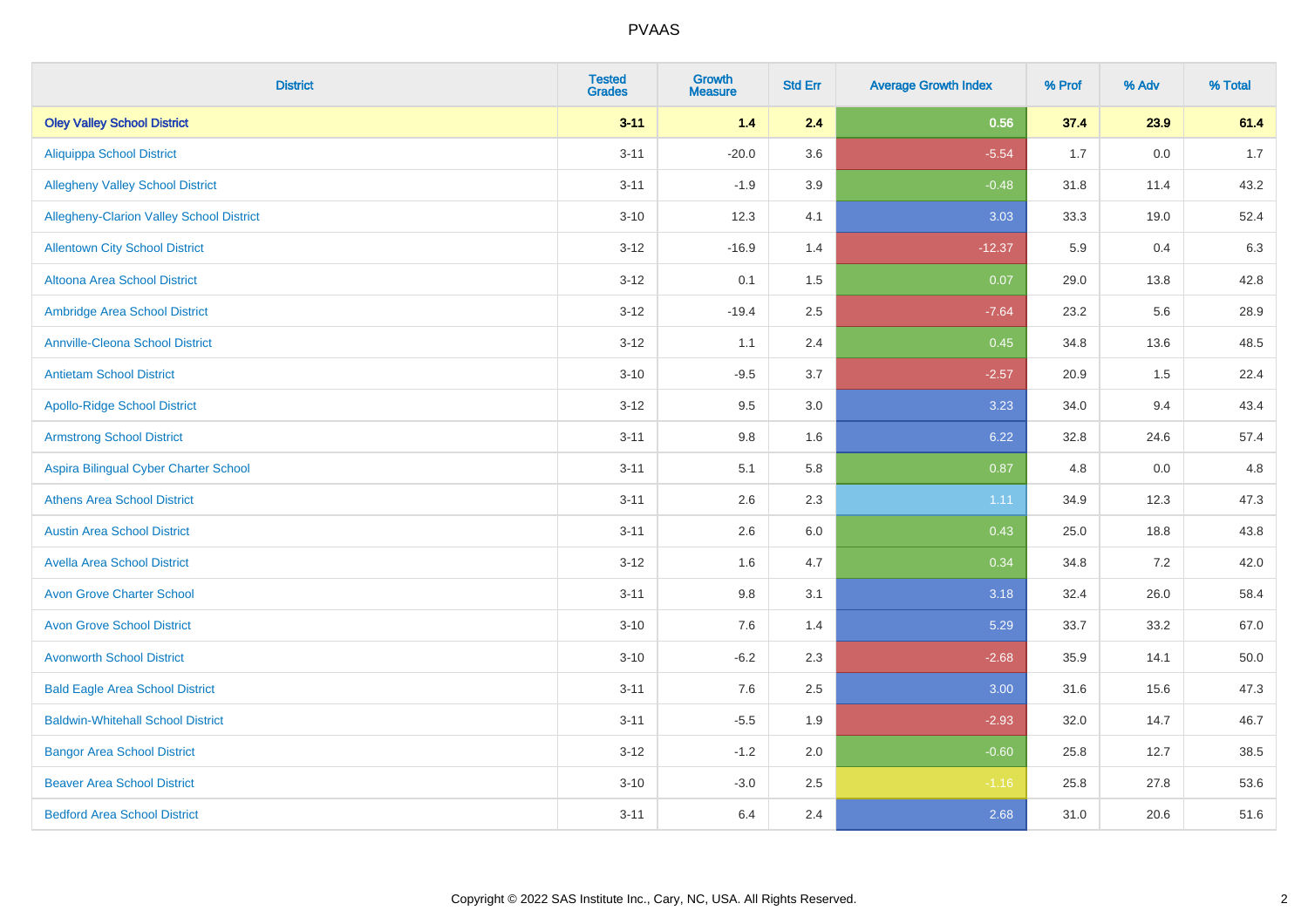| <b>District</b>                              | <b>Tested</b><br><b>Grades</b> | <b>Growth</b><br><b>Measure</b> | <b>Std Err</b> | <b>Average Growth Index</b> | % Prof | % Adv | % Total |
|----------------------------------------------|--------------------------------|---------------------------------|----------------|-----------------------------|--------|-------|---------|
| <b>Oley Valley School District</b>           | $3 - 11$                       | 1.4                             | 2.4            | 0.56                        | 37.4   | 23.9  | 61.4    |
| <b>Belle Vernon Area School District</b>     | $3 - 11$                       | 11.1                            | 2.3            | 4.88                        | 31.6   | 25.4  | 57.1    |
| <b>Bellefonte Area School District</b>       | $3 - 11$                       | 6.7                             | 2.0            | 3.34                        | 28.8   | 21.5  | 50.2    |
| <b>Bellwood-Antis School District</b>        | $3 - 10$                       | 3.5                             | 2.8            | 1.24                        | 40.9   | 19.4  | 60.2    |
| <b>Belmont Charter School</b>                | $3 - 10$                       | 2.2                             | 3.4            | 0.64                        | 5.3    | 1.8   | 7.0     |
| <b>Bensalem Township School District</b>     | $3 - 11$                       | $1.0\,$                         | 1.6            | 0.63                        | 24.3   | 10.7  | 34.9    |
| <b>Benton Area School District</b>           | $3 - 10$                       | 8.1                             | 4.0            | 2.01                        | 35.7   | 28.6  | 64.3    |
| <b>Bentworth School District</b>             | $3 - 11$                       | 7.0                             | 3.0            | 2.36                        | 26.6   | 17.0  | 43.6    |
| <b>Berlin Brothersvalley School District</b> | $3 - 11$                       | 19.6                            | 4.0            | 4.93                        | 28.3   | 41.3  | 69.6    |
| <b>Bermudian Springs School District</b>     | $3 - 11$                       | 2.5                             | 2.4            | 1.05                        | 31.8   | 23.5  | 55.3    |
| <b>Berwick Area School District</b>          | $3 - 11$                       | $-6.9$                          | 2.4            | $-2.84$                     | 22.3   | 11.5  | 33.8    |
| <b>Bethel Park School District</b>           | $3 - 11$                       | $-4.4$                          | 1.7            | $-2.62$                     | 40.1   | 27.3  | 67.4    |
| <b>Bethlehem Area School District</b>        | $3 - 11$                       | $-4.5$                          | 1.1            | $-3.91$                     | 20.4   | 11.3  | 31.7    |
| <b>Bethlehem-Center School District</b>      | $3 - 10$                       | 2.1                             | 3.5            | 0.59                        | 32.3   | 4.6   | 36.9    |
| <b>Big Beaver Falls Area School District</b> | $3 - 11$                       | $-17.9$                         | 2.8            | $-6.27$                     | 9.4    | 2.8   | 12.2    |
| <b>Big Spring School District</b>            | $3 - 11$                       | $-9.8$                          | 2.3            | $-4.32$                     | 23.6   | 12.9  | 36.5    |
| <b>Blackhawk School District</b>             | $3 - 11$                       | 2.0                             | 2.3            | 0.87                        | 34.6   | 20.7  | 55.3    |
| <b>Blacklick Valley School District</b>      | $3 - 11$                       | $-0.9$                          | 3.9            | $-0.23$                     | 7.7    | 7.7   | 15.4    |
| <b>Blairsville-Saltsburg School District</b> | $3 - 11$                       | $-7.5$                          | 2.8            | $-2.67$                     | 20.1   | 8.2   | 28.3    |
| <b>Bloomsburg Area School District</b>       | $3 - 10$                       | 4.3                             | 3.4            | 1.26                        | 36.5   | 20.6  | 57.1    |
| <b>Blue Mountain School District</b>         | $3 - 10$                       | 12.2                            | 2.1            | 5.81                        | 30.7   | 26.1  | 56.8    |
| <b>Blue Ridge School District</b>            | $3 - 11$                       | 8.3                             | 3.7            | 2.24                        | 29.6   | 9.3   | 38.9    |
| <b>Boyertown Area School District</b>        | $3 - 11$                       | $-2.9$                          | 1.4            | $-2.06$                     | 30.8   | 22.6  | 53.4    |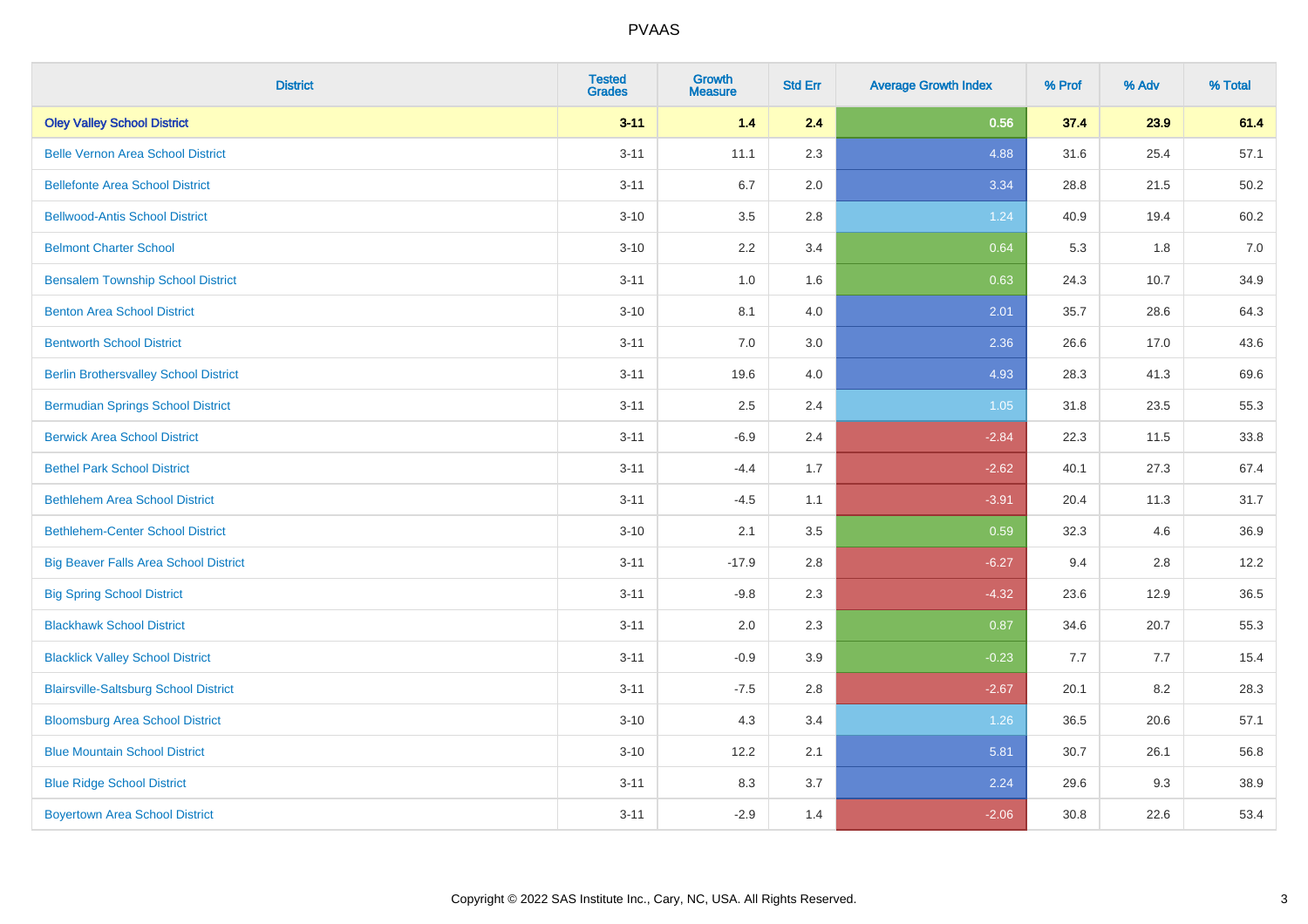| <b>District</b>                                 | <b>Tested</b><br><b>Grades</b> | <b>Growth</b><br><b>Measure</b> | <b>Std Err</b> | <b>Average Growth Index</b> | % Prof | % Adv | % Total |
|-------------------------------------------------|--------------------------------|---------------------------------|----------------|-----------------------------|--------|-------|---------|
| <b>Oley Valley School District</b>              | $3 - 11$                       | 1.4                             | 2.4            | 0.56                        | 37.4   | 23.9  | 61.4    |
| Boys Latin Of Philadelphia Charter School       | $6 - 12$                       | $-8.0$                          | 2.7            | $-3.02$                     | 1.4    | 0.0   | 1.4     |
| <b>Bradford Area School District</b>            | $3 - 12$                       | $-1.8$                          | 2.3            | $-0.79$                     | 31.2   | 16.7  | 47.9    |
| <b>Brandywine Heights Area School District</b>  | $3 - 11$                       | 5.8                             | 2.6            | 2.27                        | 27.7   | 28.6  | 56.2    |
| <b>Brentwood Borough School District</b>        | $3 - 11$                       | 1.3                             | 3.0            | 0.44                        | 20.2   | 16.0  | 36.2    |
| <b>Bristol Borough School District</b>          | $3 - 12$                       | $-5.9$                          | 2.9            | $-2.00$                     | 27.8   | 3.3   | 31.1    |
| <b>Bristol Township School District</b>         | $3 - 11$                       | $-7.4$                          | 1.4            | $-5.32$                     | 13.8   | 4.6   | 18.4    |
| <b>Brockway Area School District</b>            | $3 - 11$                       | $-0.4$                          | 3.5            | $-0.11$                     | 41.2   | 13.8  | 55.0    |
| <b>Brookville Area School District</b>          | $3 - 11$                       | 6.8                             | 3.1            | 2.19                        | 46.1   | 14.6  | 60.7    |
| <b>Brownsville Area School District</b>         | $3 - 12$                       | 3.9                             | 3.8            | 1.04                        | 22.0   | 8.5   | 30.5    |
| <b>Bucks County Technical High School</b>       | $9 - 10$                       | $-2.9$                          | 2.2            | $-1.29$                     | 27.7   | 10.4  | 38.2    |
| <b>Burgettstown Area School District</b>        | $3 - 11$                       | $-11.2$                         | 3.2            | $-3.46$                     | 16.0   | 2.7   | 18.7    |
| <b>Burrell School District</b>                  | $3 - 11$                       | $-1.5$                          | 3.3            | $-0.44$                     | 27.8   | 17.7  | 45.6    |
| <b>Butler Area School District</b>              | $3 - 11$                       | $-14.1$                         | 1.5            | $-9.60$                     | 26.4   | 11.1  | 37.5    |
| California Area School District                 | $3 - 10$                       | $-13.7$                         | 4.5            | $-3.06$                     | 41.7   | 16.7  | 58.3    |
| <b>Cambria Heights School District</b>          | $3 - 10$                       | $-6.2$                          | 2.9            | $-2.11$                     | 25.0   | 13.0  | 38.0    |
| <b>Cameron County School District</b>           | $3 - 12$                       | $-5.0$                          | 4.4            | $-1.12$                     | 34.9   | 4.8   | 39.7    |
| <b>Camp Hill School District</b>                | $3 - 12$                       | 20.7                            | 2.9            | 7.00                        | 32.3   | 41.4  | 73.7    |
| <b>Canon-Mcmillan School District</b>           | $3 - 11$                       | $-5.0$                          | 1.5            | $-3.25$                     | 30.8   | 28.5  | 59.3    |
| <b>Canton Area School District</b>              | $3 - 11$                       | 8.4                             | 2.9            | 2.92                        | 13.8   | 23.0  | 36.8    |
| Capital Area School for the Arts Charter School | $9 - 11$                       | 14.2                            | 4.5            | 3.13                        | 27.5   | 30.0  | 57.5    |
| <b>Carbon Career &amp; Technical Institute</b>  | $9 - 11$                       | $-9.3$                          | 3.2            | $-2.92$                     | 19.6   | 2.2   | 21.7    |
| <b>Carbondale Area School District</b>          | $3 - 10$                       | $-2.8$                          | 3.2            | $-0.87$                     | 27.5   | 2.9   | 30.4    |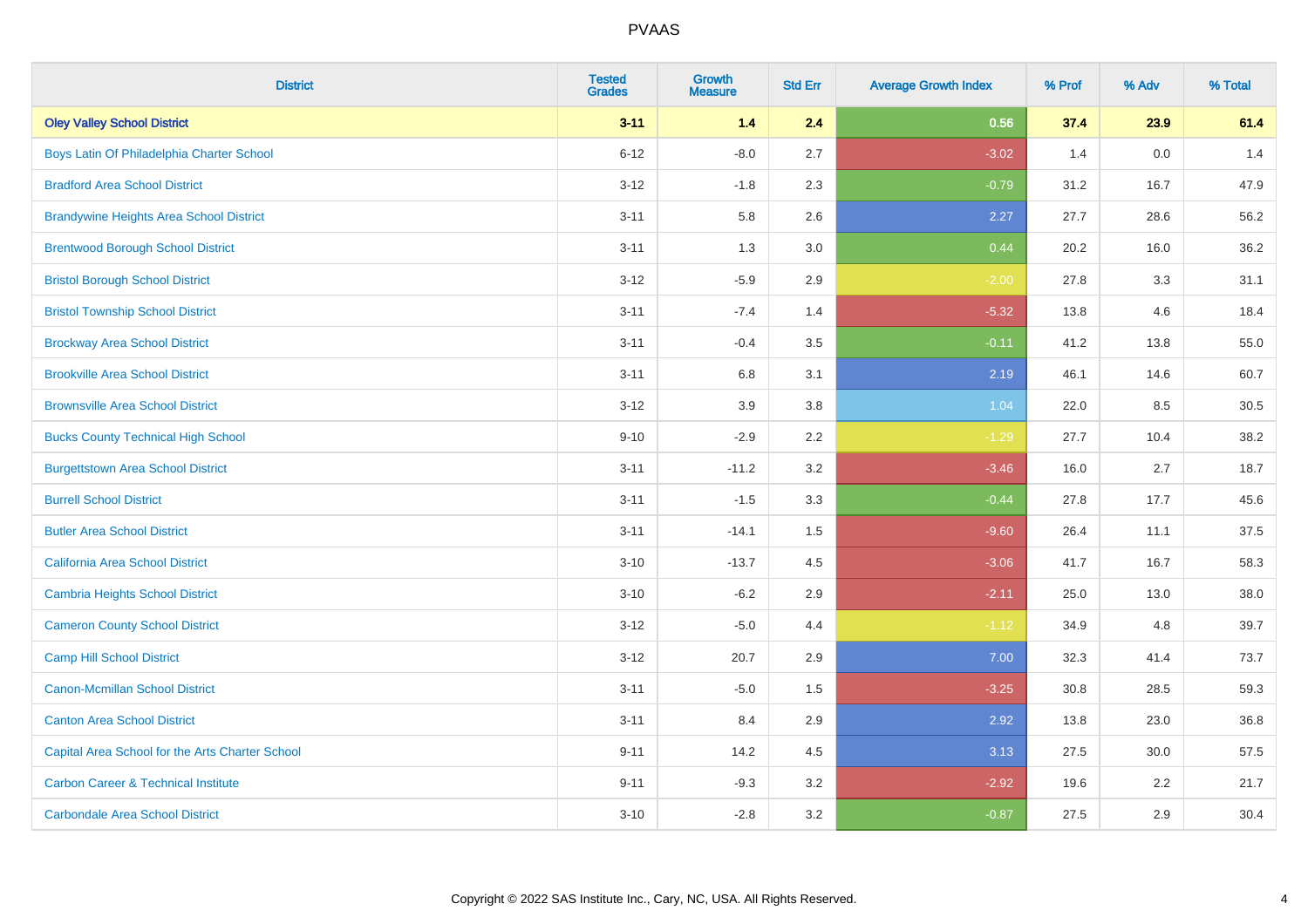| <b>District</b>                                         | <b>Tested</b><br><b>Grades</b> | <b>Growth</b><br><b>Measure</b> | <b>Std Err</b> | <b>Average Growth Index</b> | % Prof | % Adv | % Total |
|---------------------------------------------------------|--------------------------------|---------------------------------|----------------|-----------------------------|--------|-------|---------|
| <b>Oley Valley School District</b>                      | $3 - 11$                       | 1.4                             | 2.4            | 0.56                        | 37.4   | 23.9  | 61.4    |
| <b>Carlisle Area School District</b>                    | $3 - 11$                       | $-5.2$                          | 1.7            | $-2.99$                     | 28.0   | 19.3  | 47.3    |
| <b>Carlynton School District</b>                        | $3 - 11$                       | $-2.0$                          | 3.2            | $-0.62$                     | 27.9   | 5.2   | 33.1    |
| <b>Carmichaels Area School District</b>                 | $3 - 10$                       | $-7.0$                          | 3.1            | $-2.30$                     | 17.8   | 9.6   | 27.4    |
| Catasauqua Area School District                         | $3 - 12$                       | $-7.3$                          | 2.8            | $-2.58$                     | 27.1   | 11.2  | 38.3    |
| <b>Centennial School District</b>                       | $3 - 10$                       | 1.5                             | 1.5            | 0.98                        | 23.6   | 12.4  | 36.0    |
| Center For Student Learning Charter School At Pennsbury | $6 - 12$                       | $-3.3$                          | 6.0            | $-0.55$                     | 23.1   | 0.0   | 23.1    |
| <b>Central Bucks School District</b>                    | $3 - 11$                       | 15.5                            | 0.9            | 17.94                       | 34.8   | 41.4  | 76.2    |
| <b>Central Cambria School District</b>                  | $3 - 11$                       | $-12.7$                         | 2.3            | $-5.61$                     | 19.4   | 7.4   | 26.9    |
| <b>Central Columbia School District</b>                 | $3 - 12$                       | $0.3\,$                         | 2.3            | 0.12                        | 25.4   | 37.6  | 63.0    |
| <b>Central Dauphin School District</b>                  | $3 - 11$                       | $-5.2$                          | 1.2            | $-4.24$                     | 29.3   | 8.7   | 38.0    |
| <b>Central Fulton School District</b>                   | $3 - 11$                       | $-13.3$                         | 3.2            | $-4.20$                     | 18.1   | 9.7   | 27.8    |
| <b>Central Greene School District</b>                   | $3 - 11$                       | $-0.4$                          | 2.5            | $-0.15$                     | 27.8   | 14.8  | 42.6    |
| <b>Central Valley School District</b>                   | $3 - 10$                       | 4.7                             | 2.6            | 1.83                        | 37.8   | 18.5  | 56.3    |
| <b>Central York School District</b>                     | $3 - 12$                       | 12.9                            | 1.5            | 8.64                        | 31.4   | 24.1  | 55.5    |
| <b>Chambersburg Area School District</b>                | $3 - 11$                       | $-5.6$                          | 1.3            | $-4.42$                     | 24.2   | 15.2  | 39.4    |
| <b>Charleroi School District</b>                        | $3 - 11$                       | $-4.3$                          | 2.7            | $-1.55$                     | 22.2   | 15.9  | 38.1    |
| <b>Chartiers Valley School District</b>                 | $3 - 11$                       | $-9.1$                          | 2.1            | $-4.23$                     | 20.7   | 17.4  | 38.0    |
| <b>Chartiers-Houston School District</b>                | $3 - 10$                       | $-16.5$                         | 3.5            | $-4.79$                     | 26.3   | 6.6   | 32.9    |
| <b>Cheltenham School District</b>                       | $3 - 11$                       | $-17.6$                         | 2.0            | $-8.74$                     | 24.4   | 8.3   | 32.6    |
| <b>Chester Charter Scholars Academy Charter School</b>  | $3 - 12$                       | $-6.2$                          | 3.3            | $-1.88$                     | 2.2    | 0.0   | 2.2     |
| <b>Chester-Upland School District</b>                   | $3 - 11$                       | $-3.6$                          | 2.6            | $-1.38$                     | 1.6    | 0.0   | 1.6     |
| <b>Chestnut Ridge School District</b>                   | $3 - 12$                       | 4.0                             | 2.9            | 1.38                        | 33.2   | 11.0  | 44.2    |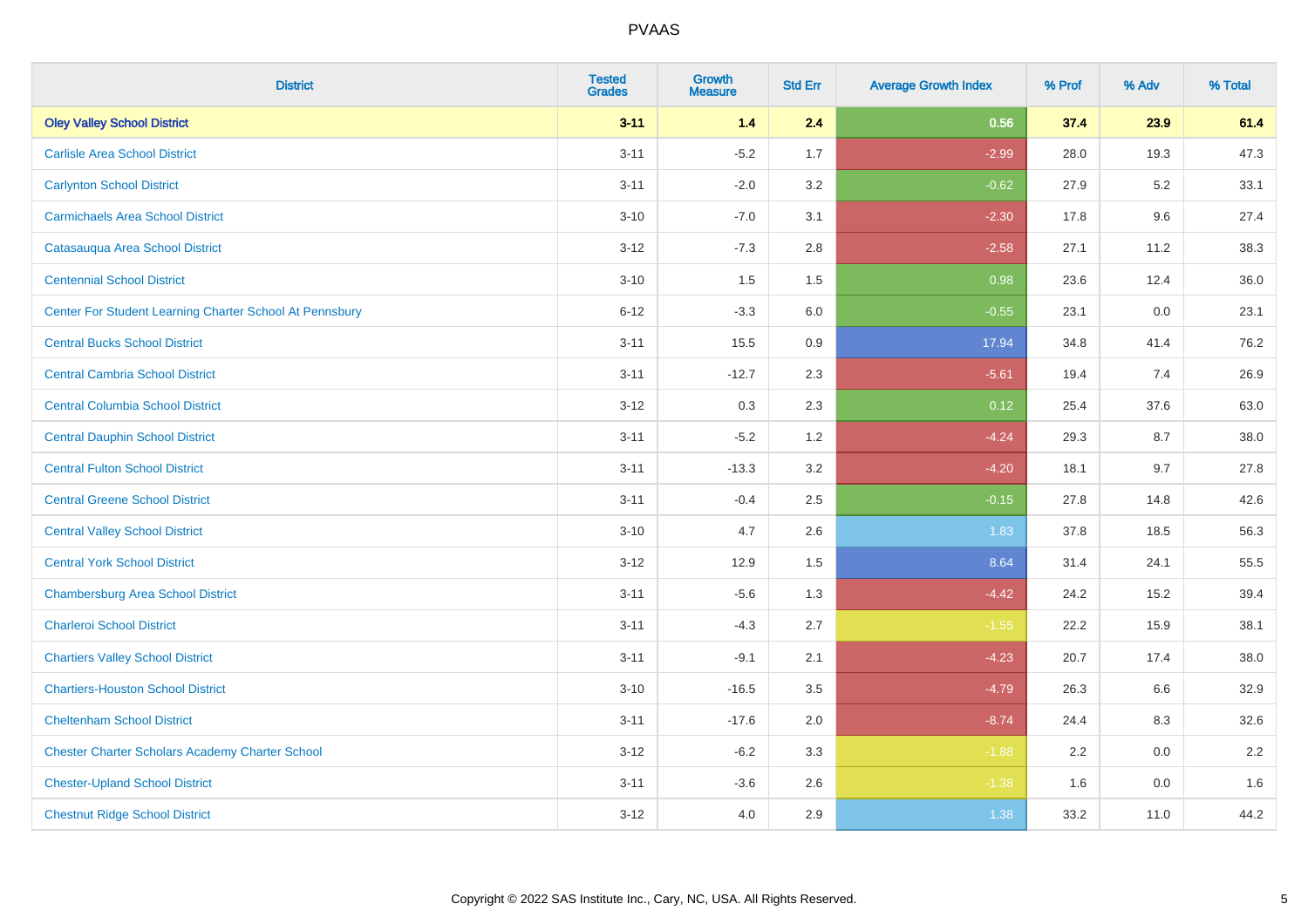| <b>District</b>                                    | <b>Tested</b><br><b>Grades</b> | Growth<br><b>Measure</b> | <b>Std Err</b> | <b>Average Growth Index</b> | % Prof | % Adv | % Total |
|----------------------------------------------------|--------------------------------|--------------------------|----------------|-----------------------------|--------|-------|---------|
| <b>Oley Valley School District</b>                 | $3 - 11$                       | 1.4                      | 2.4            | 0.56                        | 37.4   | 23.9  | 61.4    |
| <b>Chichester School District</b>                  | $3 - 11$                       | $-1.8$                   | 4.2            | $-0.44$                     | 40.0   | 14.0  | 54.0    |
| <b>City CHS</b>                                    | $10 - 11$                      | $-5.6$                   | 2.4            | $-2.34$                     | 15.9   | 1.5   | 17.4    |
| <b>Clairton City School District</b>               | $3 - 11$                       | $-1.6$                   | 5.0            | $-0.32$                     | 3.8    | 0.5   | 4.4     |
| <b>Clarion Area School District</b>                | $3 - 11$                       | 3.2                      | 3.7            | 0.88                        | 31.7   | 13.3  | 45.0    |
| <b>Clarion-Limestone Area School District</b>      | $3 - 12$                       | $-10.0$                  | 3.6            | $-2.76$                     | 28.3   | 20.0  | 48.3    |
| <b>Claysburg-Kimmel School District</b>            | $3 - 11$                       | $-1.2$                   | 5.2            | $-0.22$                     | 5.0    | 0.0   | 5.0     |
| <b>Clearfield Area School District</b>             | $3 - 10$                       | $-1.3$                   | 3.7            | $-0.34$                     | 43.9   | 24.6  | 68.4    |
| <b>Coatesville Area School District</b>            | $3 - 11$                       | $-9.5$                   | 1.6            | $-5.81$                     | 12.8   | 3.3   | 16.2    |
| <b>Cocalico School District</b>                    | $3 - 11$                       | 12.3                     | 1.9            | 6.48                        | 28.2   | 32.3  | 60.5    |
| <b>Collegium Charter School</b>                    | $3 - 10$                       | 21.2                     | 2.6            | 8.18                        | 25.4   | 16.4  | 41.8    |
| <b>Colonial School District</b>                    | $3 - 11$                       | 22.1                     | 1.6            | 13.55                       | 27.2   | 43.5  | 70.6    |
| <b>Columbia Borough School District</b>            | $3 - 12$                       | $-1.1$                   | 3.6            | $-0.31$                     | 17.2   | 1.7   | 19.0    |
| Columbia-Montour AVTS                              | $9 - 10$                       | $-7.1$                   | 2.8            | $-2.52$                     | 19.5   | 3.2   | 22.7    |
| <b>Commodore Perry School District</b>             | $3 - 11$                       | $-10.4$                  | 4.5            | $-2.30$                     | 29.4   | 5.9   | 35.3    |
| <b>Commonwealth Charter Academy Charter School</b> | $3 - 10$                       | 4.2                      | 1.6            | 2.68                        | 27.0   | 15.6  | 42.5    |
| Community Academy Of Philadelphia Charter School   | $3 - 11$                       | 0.1                      | 2.6            | 0.06                        | 9.7    | 2.6   | 12.4    |
| <b>Conemaugh Township Area School District</b>     | $3 - 12$                       | 4.8                      | 3.5            | 1.39                        | 30.9   | 27.8  | 58.8    |
| <b>Conemaugh Valley School District</b>            | $3 - 12$                       | $-6.3$                   | 4.1            | $-1.54$                     | 23.7   | 5.1   | 28.8    |
| <b>Conestoga Valley School District</b>            | $3 - 11$                       | 2.4                      | 1.7            | 1.43                        | 35.0   | 23.5  | 58.5    |
| <b>Conewago Valley School District</b>             | $3 - 12$                       | 7.6                      | 1.7            | 4.46                        | 41.3   | 19.4  | 60.6    |
| <b>Conneaut School District</b>                    | $3 - 12$                       | $-2.3$                   | 2.6            | $-0.91$                     | 27.4   | 9.7   | 37.1    |
| <b>Connellsville Area School District</b>          | $3 - 11$                       | $-5.3$                   | 2.0            | $-2.67$                     | 24.2   | 5.0   | 29.1    |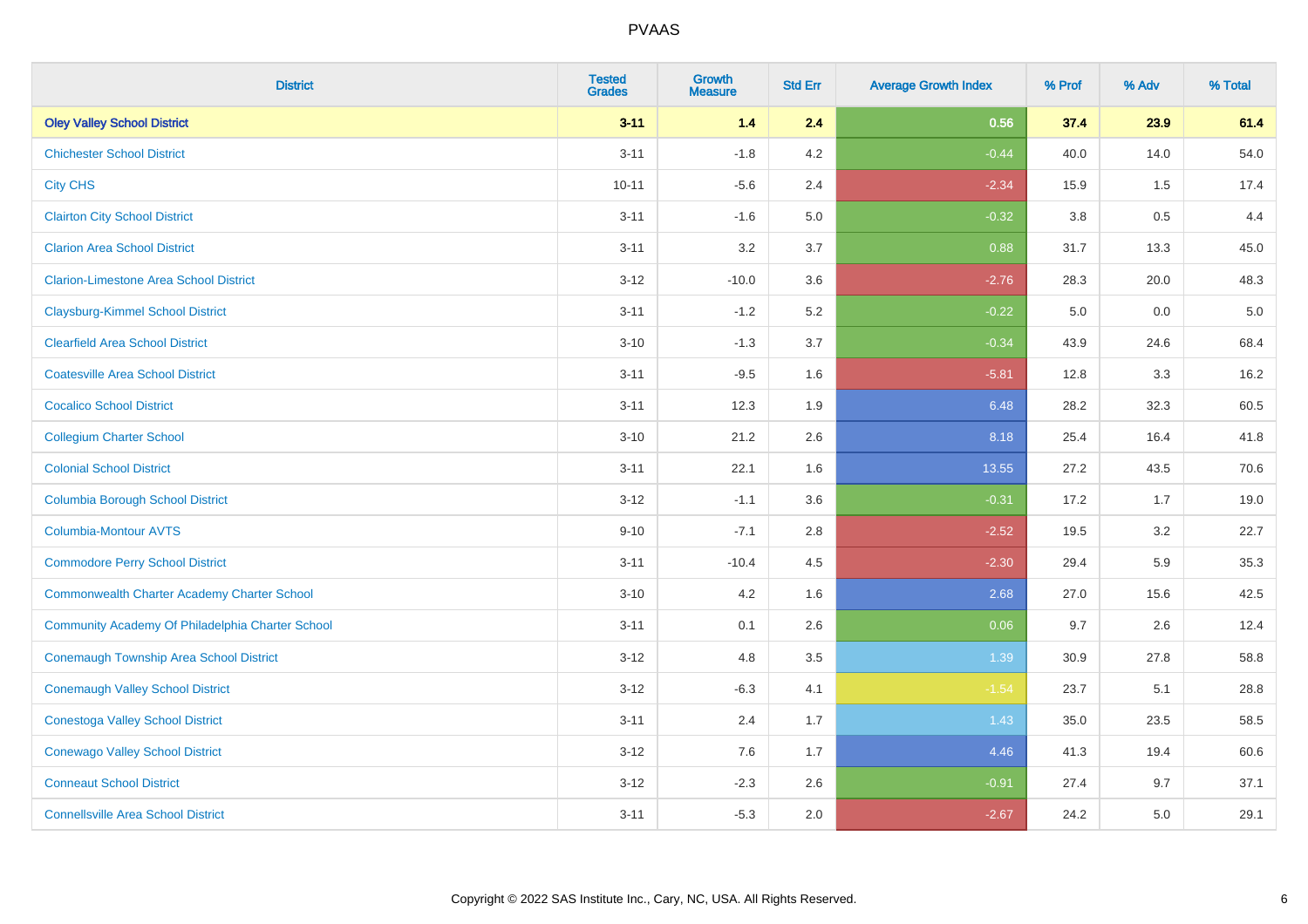| <b>District</b>                           | <b>Tested</b><br><b>Grades</b> | Growth<br><b>Measure</b> | <b>Std Err</b> | <b>Average Growth Index</b> | % Prof | % Adv | % Total |
|-------------------------------------------|--------------------------------|--------------------------|----------------|-----------------------------|--------|-------|---------|
| <b>Oley Valley School District</b>        | $3 - 11$                       | 1.4                      | 2.4            | 0.56                        | 37.4   | 23.9  | 61.4    |
| <b>Conrad Weiser Area School District</b> | $3 - 11$                       | 7.1                      | 2.1            | 3.34                        | 28.2   | 14.4  | 42.6    |
| <b>Cornell School District</b>            | $3 - 11$                       | $-5.5$                   | 4.6            | $-1.20$                     | 11.3   | 3.2   | 14.5    |
| <b>Cornwall-Lebanon School District</b>   | $3 - 11$                       | $8.2\,$                  | 1.6            | 5.24                        | 28.0   | 20.5  | 48.6    |
| <b>Corry Area School District</b>         | $3 - 11$                       | $-6.8$                   | 2.3            | $-3.01$                     | 24.0   | 8.8   | 32.8    |
| <b>Coudersport Area School District</b>   | $3 - 11$                       | 14.8                     | 3.4            | 4.33                        | 34.7   | 28.0  | 62.7    |
| <b>Council Rock School District</b>       | $3 - 11$                       | 13.5                     | 1.1            | 12.27                       | 32.0   | 35.4  | 67.4    |
| <b>Cranberry Area School District</b>     | $3 - 12$                       | $-0.9$                   | 3.1            | $-0.29$                     | 25.5   | 9.7   | 35.2    |
| <b>Crawford Central School District</b>   | $3 - 11$                       | 5.7                      | 2.1            | 2.71                        | 26.4   | 15.8  | 42.1    |
| <b>Crestwood School District</b>          | $3 - 11$                       | $-3.4$                   | $2.2\,$        | $-1.52$                     | 33.1   | 21.7  | 54.9    |
| <b>Cumberland Valley School District</b>  | $3-12$                         | 18.6                     | 1.2            | 15.79                       | 31.3   | 39.2  | 70.5    |
| <b>Dallas School District</b>             | $3 - 11$                       | 8.1                      | 2.1            | 3.87                        | 32.4   | 22.4  | 54.8    |
| <b>Dallastown Area School District</b>    | $3 - 11$                       | 19.9                     | 1.4            | 14.14                       | 36.8   | 34.2  | 71.0    |
| Daniel Boone Area School District         | $3-12$                         | 0.9                      | 1.9            | 0.46                        | 28.9   | 22.0  | 51.0    |
| <b>Danville Area School District</b>      | $3 - 11$                       | 18.4                     | 2.6            | 7.19                        | 32.0   | 46.1  | 78.1    |
| <b>Dauphin County Technical School</b>    | $9 - 11$                       | $-3.9$                   | 2.3            | $-1.67$                     | 18.3   | 11.1  | 29.3    |
| <b>Deer Lakes School District</b>         | $3 - 11$                       | $-10.0$                  | 2.5            | $-4.02$                     | 27.7   | 9.9   | 37.6    |
| <b>Delaware Valley School District</b>    | $3 - 11$                       | 15.7                     | 1.6            | 9.62                        | 36.7   | 32.1  | 68.8    |
| <b>Derry Area School District</b>         | $3 - 11$                       | $-11.8$                  | 2.6            | $-4.53$                     | 34.8   | 6.1   | 40.9    |
| <b>Derry Township School District</b>     | $3 - 10$                       | 20.1                     | 2.0            | 10.20                       | 32.8   | 46.9  | 79.7    |
| <b>Donegal School District</b>            | $3 - 12$                       | 5.9                      | 2.2            | 2.72                        | 34.1   | 23.1  | 57.2    |
| <b>Dover Area School District</b>         | $3 - 12$                       | 7.1                      | 1.9            | 3.78                        | 33.0   | 18.7  | 51.7    |
| Downingtown Area School District          | $3 - 11$                       | 4.4                      | 1.1            | 4.06                        | 30.1   | 32.0  | 62.2    |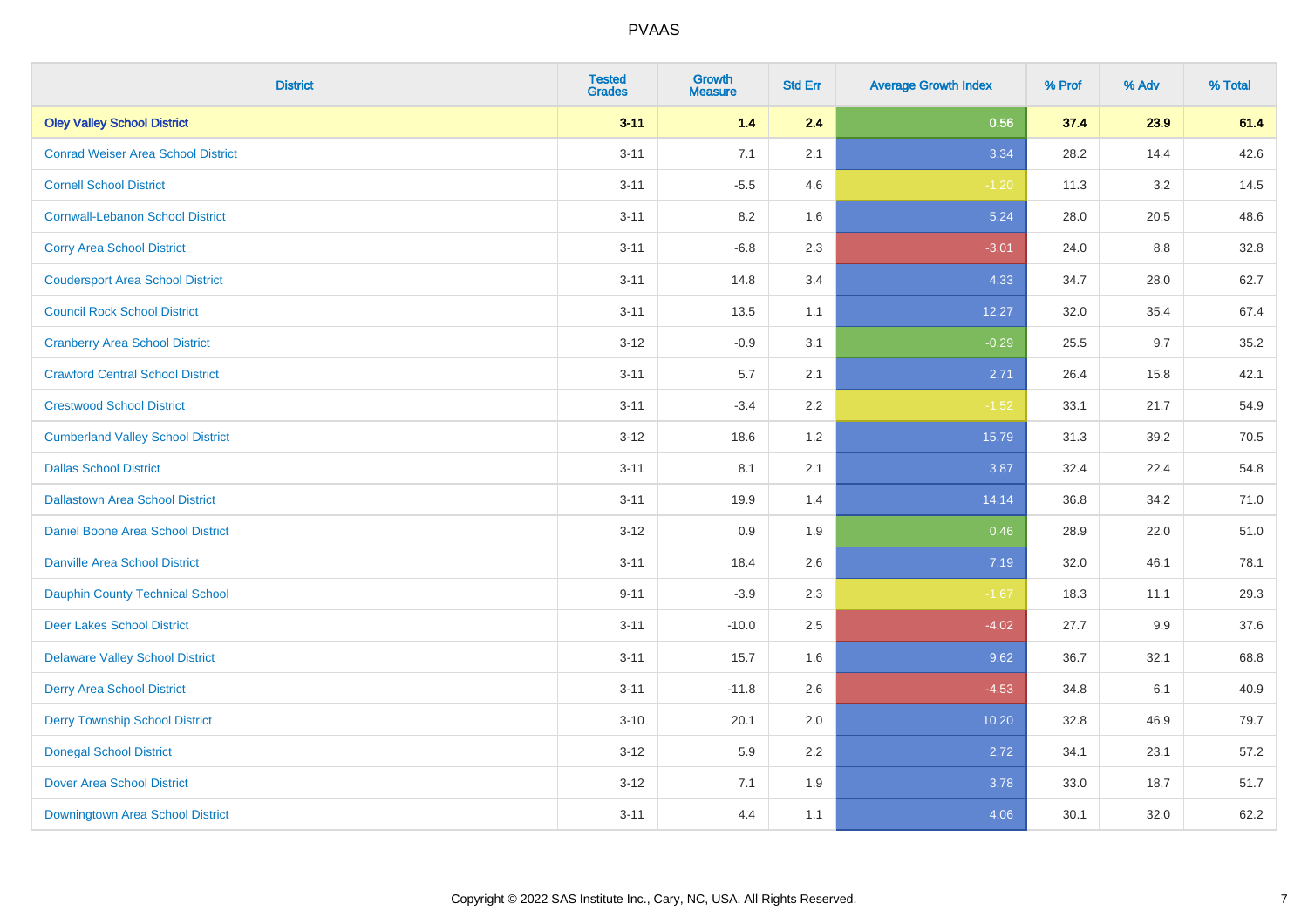| <b>District</b>                                   | <b>Tested</b><br><b>Grades</b> | Growth<br><b>Measure</b> | <b>Std Err</b> | <b>Average Growth Index</b> | % Prof | % Adv | % Total |
|---------------------------------------------------|--------------------------------|--------------------------|----------------|-----------------------------|--------|-------|---------|
| <b>Oley Valley School District</b>                | $3 - 11$                       | 1.4                      | 2.4            | 0.56                        | 37.4   | 23.9  | 61.4    |
| Dr Robert Ketterer Charter School Inc             | $6 - 12$                       | 7.1                      | 4.3            | 1.66                        | 7.3    | 1.7   | 9.0     |
| <b>Dubois Area School District</b>                | $3 - 11$                       | $-2.8$                   | 2.0            | $-1.37$                     | 35.5   | 19.0  | 54.6    |
| <b>Dunmore School District</b>                    | $3 - 11$                       | $-12.2$                  | 2.7            | $-4.51$                     | 15.0   | 5.3   | 20.4    |
| <b>East Allegheny School District</b>             | $3 - 11$                       | $-6.4$                   | 3.0            | $-2.11$                     | 21.0   | 7.4   | 28.4    |
| <b>East Lycoming School District</b>              | $3 - 11$                       | $-10.9$                  | 2.1            | $-5.08$                     | 22.5   | 8.2   | 30.8    |
| <b>East Penn School District</b>                  | $3 - 11$                       | 8.9                      | 1.2            | 7.61                        | 32.8   | 26.4  | 59.2    |
| East Pennsboro Area School District               | $3 - 11$                       | 4.8                      | 2.1            | 2.26                        | 36.8   | 16.9  | 53.7    |
| East Stroudsburg Area School District             | $3 - 11$                       | $-4.9$                   | 1.4            | $-3.38$                     | 22.7   | 12.5  | 35.2    |
| <b>Eastern Lancaster County School District</b>   | $3 - 12$                       | 2.9                      | 3.2            | 0.91                        | 35.2   | 36.4  | 71.6    |
| Eastern Lebanon County School District            | $3 - 11$                       | 4.0                      | 2.1            | 1.89                        | 23.5   | 11.5  | 35.0    |
| <b>Eastern York School District</b>               | $3 - 11$                       | $-6.2$                   | 2.3            | $-2.70$                     | 27.8   | 18.5  | 46.4    |
| <b>Easton Area School District</b>                | $3 - 12$                       | 6.3                      | 1.3            | 4.91                        | 24.1   | 13.0  | 37.1    |
| <b>Elizabeth Forward School District</b>          | $3 - 11$                       | $-5.5$                   | 2.5            | $-2.25$                     | 32.2   | 12.8  | 45.0    |
| <b>Elizabethtown Area School District</b>         | $3 - 12$                       | 7.1                      | 1.7            | 4.19                        | 36.4   | 27.6  | 64.0    |
| <b>Elk Lake School District</b>                   | $3 - 11$                       | $-6.1$                   | 2.9            | $-2.12$                     | 26.3   | 11.6  | 37.9    |
| <b>Ellwood City Area School District</b>          | $3 - 11$                       | $-12.5$                  | 3.1            | $-4.00$                     | 26.7   | 8.7   | 35.4    |
| <b>Environmental Charter School At Frick Park</b> | $3-9$                          | $-6.2$                   | 3.7            | $-1.67$                     | 25.9   | 3.4   | 29.3    |
| <b>Ephrata Area School District</b>               | $3 - 11$                       | $6.8\,$                  | 1.7            | 4.08                        | 31.6   | 17.1  | 48.8    |
| <b>Erie City School District</b>                  | $3 - 12$                       | $-4.5$                   | 1.4            | $-3.09$                     | 13.4   | 6.7   | 20.1    |
| Esperanza Academy Charter School                  | $4 - 11$                       | 2.1                      | 2.1            | 1.01                        | 14.2   | 3.6   | 17.8    |
| <b>Esperanza Cyber Charter School</b>             | $3 - 11$                       | 7.1                      | 6.1            | 1.15                        | 8.8    | 2.9   | 11.8    |
| <b>Everett Area School District</b>               | $3 - 11$                       | $-1.1$                   | 3.1            | $-0.34$                     | 34.2   | 13.2  | 47.4    |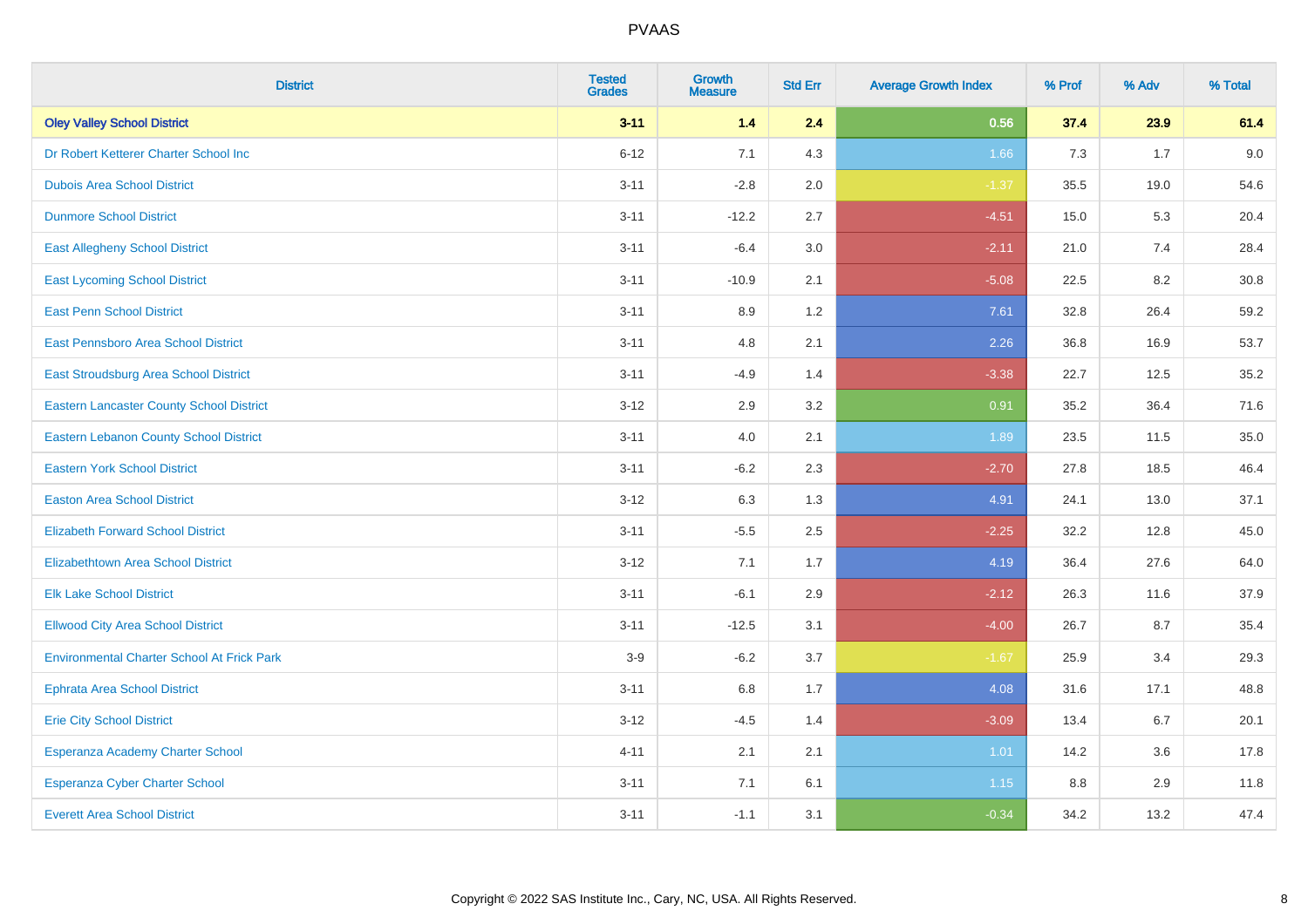| <b>District</b>                                   | <b>Tested</b><br><b>Grades</b> | Growth<br><b>Measure</b> | <b>Std Err</b> | <b>Average Growth Index</b> | % Prof | % Adv   | % Total |
|---------------------------------------------------|--------------------------------|--------------------------|----------------|-----------------------------|--------|---------|---------|
| <b>Oley Valley School District</b>                | $3 - 11$                       | 1.4                      | 2.4            | 0.56                        | 37.4   | 23.9    | 61.4    |
| <b>Evergreen Community Charter School</b>         | $6 - 11$                       | $-1.1$                   | 4.7            | $-0.23$                     | 34.6   | 26.9    | 61.5    |
| <b>Executive Education Academy Charter School</b> | $3 - 10$                       | $-14.6$                  | 3.0            | $-4.81$                     | 8.5    | 1.2     | 9.8     |
| <b>Exeter Township School District</b>            | $3 - 11$                       | $-1.0$                   | 1.7            | $-0.58$                     | 27.2   | 15.6    | 42.8    |
| <b>Fairfield Area School District</b>             | $3 - 11$                       | $-0.5$                   | 3.6            | $-0.13$                     | 43.9   | 6.1     | 50.0    |
| <b>Fairview School District</b>                   | $3 - 11$                       | 8.3                      | 2.4            | 3.43                        | 41.9   | 34.9    | 76.7    |
| <b>Fannett-Metal School District</b>              | $3 - 11$                       | $-22.3$                  | 4.8            | $-4.65$                     | 16.4   | 6.6     | 23.0    |
| <b>Farrell Area School District</b>               | $3 - 11$                       | $-1.9$                   | 4.2            | $-0.44$                     | 9.3    | 11.6    | 20.9    |
| <b>Ferndale Area School District</b>              | $3 - 10$                       | $-1.1$                   | 4.1            | $-0.27$                     | 21.0   | 7.9     | 29.0    |
| <b>Fleetwood Area School District</b>             | $3 - 10$                       | 10.4                     | 2.0            | 5.19                        | 31.7   | 25.8    | 57.5    |
| <b>Forbes Road School District</b>                | $3 - 11$                       | $-11.5$                  | 4.7            | $-2.43$                     | 23.1   | 10.3    | 33.3    |
| <b>Forest Area School District</b>                | $3 - 11$                       | $-1.8$                   | 4.7            | $-0.37$                     | 18.9   | 15.1    | 34.0    |
| <b>Forest City Regional School District</b>       | $3 - 12$                       | $-1.2$                   | 3.6            | $-0.33$                     | 26.5   | $8.2\,$ | 34.7    |
| <b>Forest Hills School District</b>               | $3 - 11$                       | 1.8                      | 2.5            | 0.71                        | 28.8   | 10.3    | 39.1    |
| <b>Fort Cherry School District</b>                | $3 - 10$                       | $-0.7$                   | 3.1            | $-0.21$                     | 30.6   | 14.1    | 44.7    |
| <b>Fort Leboeuf School District</b>               | $3 - 11$                       | 3.5                      | 2.2            | 1.58                        | 32.0   | 16.8    | 48.8    |
| Fox Chapel Area School District                   | $3 - 11$                       | 17.6                     | 1.9            | 9.47                        | 22.9   | 52.0    | 74.9    |
| <b>Franklin Area School District</b>              | $3 - 11$                       | $-3.7$                   | 2.6            | $-1.43$                     | 30.5   | 5.9     | 36.4    |
| <b>Franklin Regional School District</b>          | $3 - 11$                       | 11.3                     | 1.8            | 6.13                        | 30.0   | 35.0    | 65.0    |
| <b>Frazier School District</b>                    | $3 - 11$                       | $-18.9$                  | 3.4            | $-5.49$                     | 18.3   | 1.4     | 19.7    |
| <b>Freedom Area School District</b>               | $3 - 11$                       | $-6.3$                   | 3.1            | $-2.04$                     | 22.9   | 8.4     | 31.3    |
| <b>Freeport Area School District</b>              | $3 - 10$                       | $-0.2$                   | 2.1            | $-0.10$                     | 37.4   | 29.8    | 67.2    |
| <b>Galeton Area School District</b>               | $3 - 11$                       | 5.4                      | 5.4            | 1.01                        | 33.3   | 22.2    | 55.6    |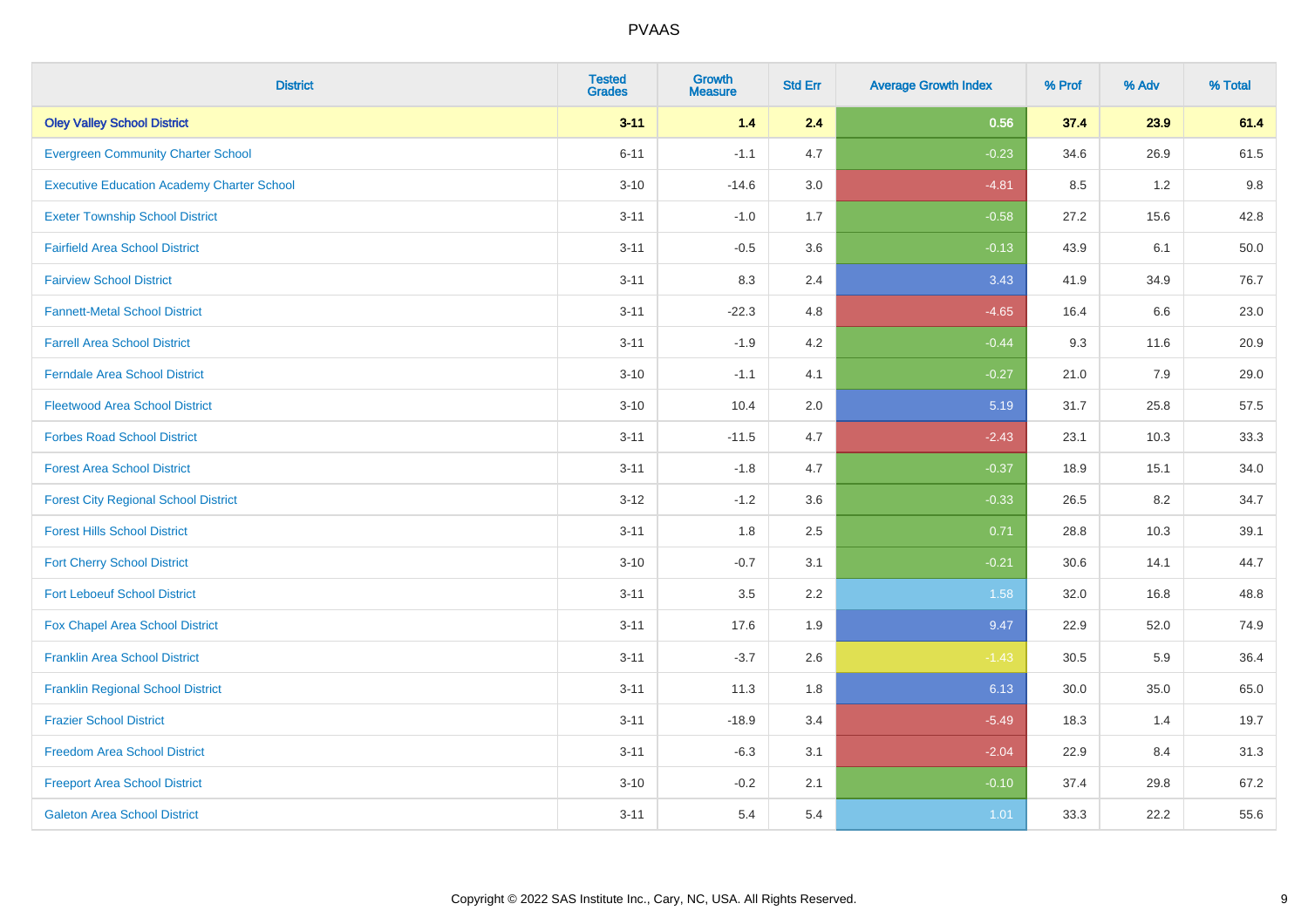| <b>District</b>                               | <b>Tested</b><br><b>Grades</b> | <b>Growth</b><br><b>Measure</b> | <b>Std Err</b> | <b>Average Growth Index</b> | % Prof | % Adv   | % Total |
|-----------------------------------------------|--------------------------------|---------------------------------|----------------|-----------------------------|--------|---------|---------|
| <b>Oley Valley School District</b>            | $3 - 11$                       | 1.4                             | 2.4            | 0.56                        | 37.4   | 23.9    | 61.4    |
| <b>Garnet Valley School District</b>          | $3 - 10$                       | 0.2                             | 1.7            | 0.13                        | 34.9   | 26.4    | 61.3    |
| <b>Gateway School District</b>                | $3 - 11$                       | 3.1                             | 2.0            | 1.55                        | 35.7   | 18.5    | 54.2    |
| <b>General Mclane School District</b>         | $3 - 11$                       | $-10.7$                         | 2.4            | $-4.40$                     | 34.0   | 15.6    | 49.6    |
| <b>Gettysburg Area School District</b>        | $3 - 11$                       | $-6.0$                          | 2.0            | $-3.02$                     | 28.8   | 19.6    | 48.5    |
| <b>Girard School District</b>                 | $3 - 11$                       | $-12.3$                         | 2.6            | $-4.76$                     | 29.7   | 18.9    | 48.6    |
| <b>Glendale School District</b>               | $3 - 10$                       | 7.9                             | 3.5            | 2.25                        | 42.6   | 9.3     | 51.8    |
| <b>Governor Mifflin School District</b>       | $3 - 11$                       | $-4.4$                          | 1.6            | $-2.69$                     | 30.3   | 7.7     | 38.0    |
| <b>Great Valley School District</b>           | $3 - 11$                       | 5.4                             | 2.0            | 2.77                        | 33.8   | 33.5    | 67.3    |
| <b>Greater Johnstown School District</b>      | $3 - 11$                       | $-3.5$                          | 2.4            | $-1.45$                     | 10.3   | 1.3     | 11.5    |
| <b>Greater Latrobe School District</b>        | $3 - 11$                       | $-14.1$                         | 2.0            | $-7.14$                     | 41.0   | 12.6    | 53.6    |
| <b>Greater Nanticoke Area School District</b> | $3 - 12$                       | $-6.8$                          | 2.6            | $-2.58$                     | 15.2   | 8.9     | 24.1    |
| <b>Greencastle-Antrim School District</b>     | $3 - 11$                       | $-0.3$                          | 2.0            | $-0.14$                     | 30.9   | 22.2    | 53.1    |
| <b>Greensburg Salem School District</b>       | $3 - 11$                       | $-6.9$                          | 2.2            | $-3.06$                     | 30.3   | 13.3    | 43.6    |
| <b>Greenville Area School District</b>        | $3 - 11$                       | $-13.2$                         | 3.0            | $-4.45$                     | 32.1   | 4.6     | 36.7    |
| <b>Greenwood School District</b>              | $3 - 11$                       | 11.3                            | 3.6            | 3.14                        | 31.2   | 32.8    | 63.9    |
| <b>Grove City Area School District</b>        | $3-12$                         | $-8.8$                          | 2.3            | $-3.89$                     | 25.6   | 16.4    | 42.0    |
| <b>Halifax Area School District</b>           | $3 - 11$                       | 5.8                             | 3.5            | 1.64                        | 32.1   | 18.9    | 50.9    |
| <b>Hamburg Area School District</b>           | $3 - 11$                       | 0.6                             | 2.4            | 0.25                        | 28.0   | 15.5    | 43.6    |
| <b>Hampton Township School District</b>       | $3 - 11$                       | 7.4                             | 2.0            | 3.79                        | 37.9   | 39.2    | 77.0    |
| <b>Hanover Area School District</b>           | $3 - 11$                       | $-14.7$                         | 4.7            | $-3.13$                     | 12.1   | $3.0\,$ | 15.2    |
| <b>Hanover Public School District</b>         | $3 - 11$                       | $-12.4$                         | 2.7            | $-4.50$                     | 22.7   | $6.2\,$ | 28.9    |
| <b>Harbor Creek School District</b>           | $3 - 11$                       | 13.4                            | 2.3            | 5.80                        | 34.5   | 40.7    | 75.2    |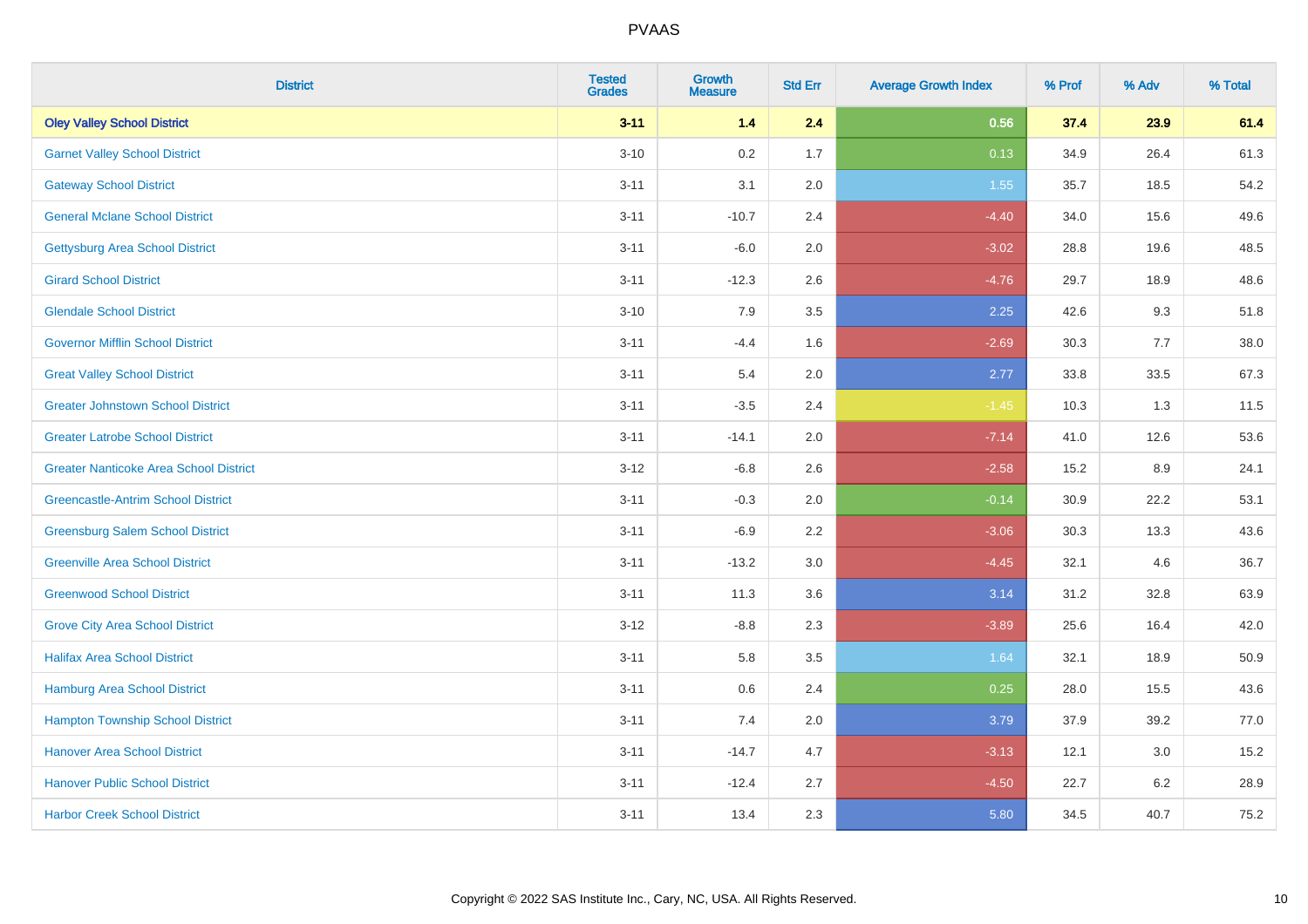| <b>District</b>                               | <b>Tested</b><br><b>Grades</b> | Growth<br><b>Measure</b> | <b>Std Err</b> | <b>Average Growth Index</b> | % Prof | % Adv | % Total |
|-----------------------------------------------|--------------------------------|--------------------------|----------------|-----------------------------|--------|-------|---------|
| <b>Oley Valley School District</b>            | $3 - 11$                       | $1.4$                    | 2.4            | 0.56                        | 37.4   | 23.9  | 61.4    |
| <b>Harmony Area School District</b>           | $3 - 10$                       | $-5.7$                   | 5.0            | $-1.13$                     | 33.3   | 0.0   | 33.3    |
| <b>Harrisburg City School District</b>        | $3 - 11$                       | $-0.2$                   | 2.0            | $-0.11$                     | 6.0    | 2.0   | 8.0     |
| Hatboro-Horsham School District               | $3 - 11$                       | $-2.7$                   | 1.6            | $-1.65$                     | 27.9   | 17.9  | 45.8    |
| <b>Haverford Township School District</b>     | $3 - 11$                       | 1.4                      | 1.4            | 1.05                        | 36.7   | 26.3  | 63.0    |
| <b>Hazleton Area School District</b>          | $3 - 11$                       | 6.0                      | 1.6            | 3.85                        | 20.5   | 9.0   | 29.5    |
| <b>Hempfield Area School District</b>         | $3 - 12$                       | $-10.2$                  | 1.6            | $-6.37$                     | 28.1   | 19.2  | 47.3    |
| <b>Hempfield School District</b>              | $3 - 11$                       | 13.4                     | 1.3            | 10.53                       | 29.9   | 36.8  | 66.7    |
| <b>Hermitage School District</b>              | $3 - 12$                       | 14.0                     | 2.5            | 5.59                        | 34.0   | 27.0  | 61.0    |
| <b>Highlands School District</b>              | $3 - 11$                       | $-1.3$                   | 2.3            | $-0.55$                     | 32.6   | 10.5  | 43.0    |
| <b>Hollidaysburg Area School District</b>     | $3 - 11$                       | $-2.7$                   | 1.6            | $-1.64$                     | 32.6   | 15.2  | 47.8    |
| <b>Homer-Center School District</b>           | $3 - 11$                       | $8.8\,$                  | 3.5            | 2.53                        | 38.0   | 17.7  | 55.8    |
| Hope For Hyndman Charter School               | $3 - 11$                       | 5.1                      | 5.8            | 0.88                        | 14.3   | 7.1   | 21.4    |
| <b>Hopewell Area School District</b>          | $3 - 11$                       | 0.8                      | 2.6            | 0.31                        | 34.5   | 12.4  | 46.9    |
| Huntingdon Area School District               | $3 - 11$                       | 5.8                      | 2.6            | 2.28                        | 27.8   | 17.4  | 45.2    |
| Imhotep Institute Charter High School         | $9 - 11$                       | $-17.6$                  | 5.8            | $-3.03$                     | 15.4   | 0.0   | 15.4    |
| <b>Indiana Area School District</b>           | $3 - 11$                       | 12.0                     | 2.0            | 5.98                        | 30.0   | 30.4  | 60.3    |
| <b>Innovative Arts Academy Charter School</b> | $6 - 11$                       | $-7.2$                   | 2.5            | $-2.83$                     | 2.0    | 0.0   | $2.0\,$ |
| Insight PA Cyber Charter School               | $3 - 11$                       | $-9.4$                   | 5.8            | $-1.62$                     | 25.6   | 4.6   | 30.2    |
| <b>Interboro School District</b>              | $3 - 12$                       | $-8.4$                   | 2.0            | $-4.27$                     | 27.6   | 6.4   | 34.1    |
| <b>Iroquois School District</b>               | $3 - 11$                       | 13.6                     | 2.8            | 4.83                        | 33.3   | 16.0  | 49.4    |
| <b>Jamestown Area School District</b>         | $3 - 11$                       | $-9.5$                   | 4.1            | $-2.33$                     | 41.5   | 4.9   | 46.3    |
| Jeannette City School District                | $3 - 11$                       | $-0.7$                   | 3.4            | $-0.20$                     | 26.8   | 4.1   | 30.9    |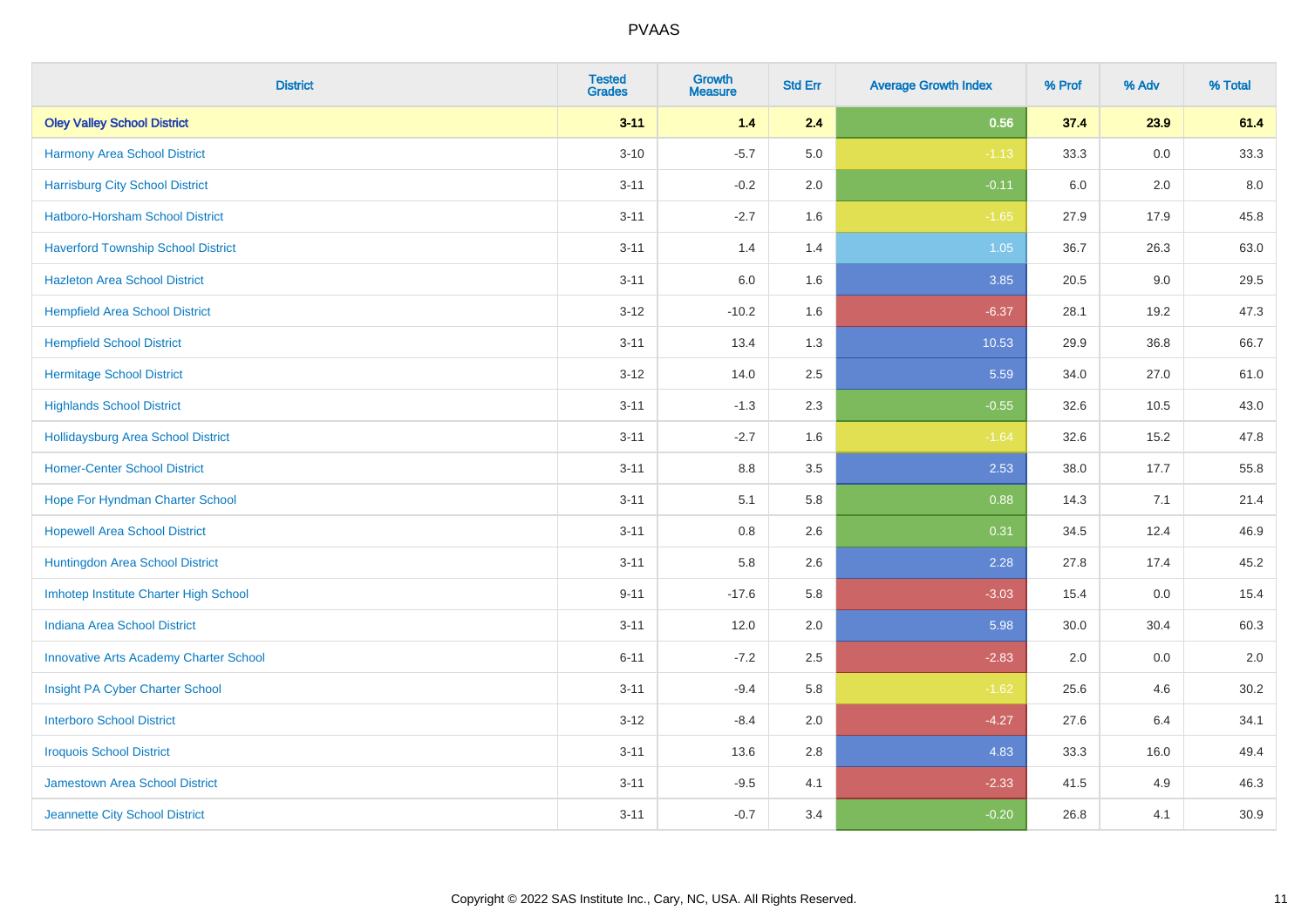| <b>District</b>                                 | <b>Tested</b><br><b>Grades</b> | <b>Growth</b><br><b>Measure</b> | <b>Std Err</b> | <b>Average Growth Index</b> | % Prof | % Adv | % Total |
|-------------------------------------------------|--------------------------------|---------------------------------|----------------|-----------------------------|--------|-------|---------|
| <b>Oley Valley School District</b>              | $3 - 11$                       | 1.4                             | 2.4            | 0.56                        | 37.4   | 23.9  | 61.4    |
| Jefferson County-Dubois AVTS                    | $9 - 11$                       | $-11.7$                         | 3.1            | $-3.72$                     | 17.6   | 2.8   | 20.4    |
| Jefferson-Morgan School District                | $3 - 10$                       | $-12.0$                         | 3.9            | $-3.09$                     | 28.6   | 6.1   | 34.7    |
| <b>Jenkintown School District</b>               | $3 - 11$                       | $-7.9$                          | 4.1            | $-1.92$                     | 34.1   | 27.3  | 61.4    |
| <b>Jersey Shore Area School District</b>        | $3 - 11$                       | 0.7                             | 2.5            | 0.27                        | 39.3   | 13.6  | 52.9    |
| Jim Thorpe Area School District                 | $3 - 11$                       | $-10.9$                         | 2.4            | $-4.48$                     | 19.5   | 6.0   | 25.5    |
| Johnsonburg Area School District                | $3 - 11$                       | 5.0                             | 3.9            | 1.27                        | 35.5   | 11.8  | 47.4    |
| <b>Juniata County School District</b>           | $3 - 12$                       | 7.7                             | 2.0            | 3.81                        | 22.9   | 18.9  | 41.8    |
| Juniata Valley School District                  | $3 - 11$                       | 1.6                             | 3.2            | 0.51                        | 23.1   | 9.4   | 32.5    |
| <b>Kane Area School District</b>                | $3 - 10$                       | 8.8                             | 2.9            | 3.07                        | 31.4   | 19.8  | 51.2    |
| Karns City Area School District                 | $3 - 11$                       | $-7.2$                          | 2.6            | $-2.71$                     | 26.4   | 20.8  | 47.2    |
| <b>Kennett Consolidated School District</b>     | $3 - 11$                       | $-10.4$                         | 1.7            | $-6.27$                     | 28.7   | 14.0  | 42.7    |
| <b>Keystone Central School District</b>         | $3 - 11$                       | 3.6                             | 1.8            | 2.04                        | 27.1   | 14.6  | 41.8    |
| <b>Keystone Education Center Charter School</b> | $3 - 12$                       | $-6.5$                          | 5.1            | $-1.28$                     | 0.0    | 0.0   | 0.0     |
| <b>Keystone Oaks School District</b>            | $3 - 11$                       | $-7.2$                          | 2.3            | $-3.14$                     | 30.0   | 11.1  | 41.0    |
| <b>Keystone School District</b>                 | $3 - 11$                       | 7.8                             | 5.7            | 1.37                        | 35.0   | 45.0  | 80.0    |
| <b>KIPP Dubois Charter School</b>               | $9 - 10$                       | $-3.0$                          | 3.1            | $-0.95$                     | 10.0   | 0.0   | 10.0    |
| <b>Kiski Area School District</b>               | $3 - 11$                       | $-4.0$                          | 2.0            | $-1.99$                     | 23.1   | 18.2  | 41.3    |
| <b>Kutztown Area School District</b>            | $3 - 12$                       | 9.3                             | 2.8            | 3.34                        | 38.5   | 14.6  | 53.2    |
| La Academia Partnership Charter School          | $6 - 11$                       | $-15.5$                         | 5.7            | $-2.70$                     | 2.3    | 0.0   | 2.3     |
| Lackawanna Trail School District                | $3 - 10$                       | $-11.0$                         | 3.3            | $-3.35$                     | 13.1   | 18.0  | 31.2    |
| <b>Lakeland School District</b>                 | $3 - 11$                       | 13.3                            | 2.8            | 4.80                        | 22.2   | 21.2  | 43.4    |
| Lake-Lehman School District                     | $3 - 11$                       | 14.9                            | 2.8            | 5.34                        | 25.8   | 22.5  | 48.3    |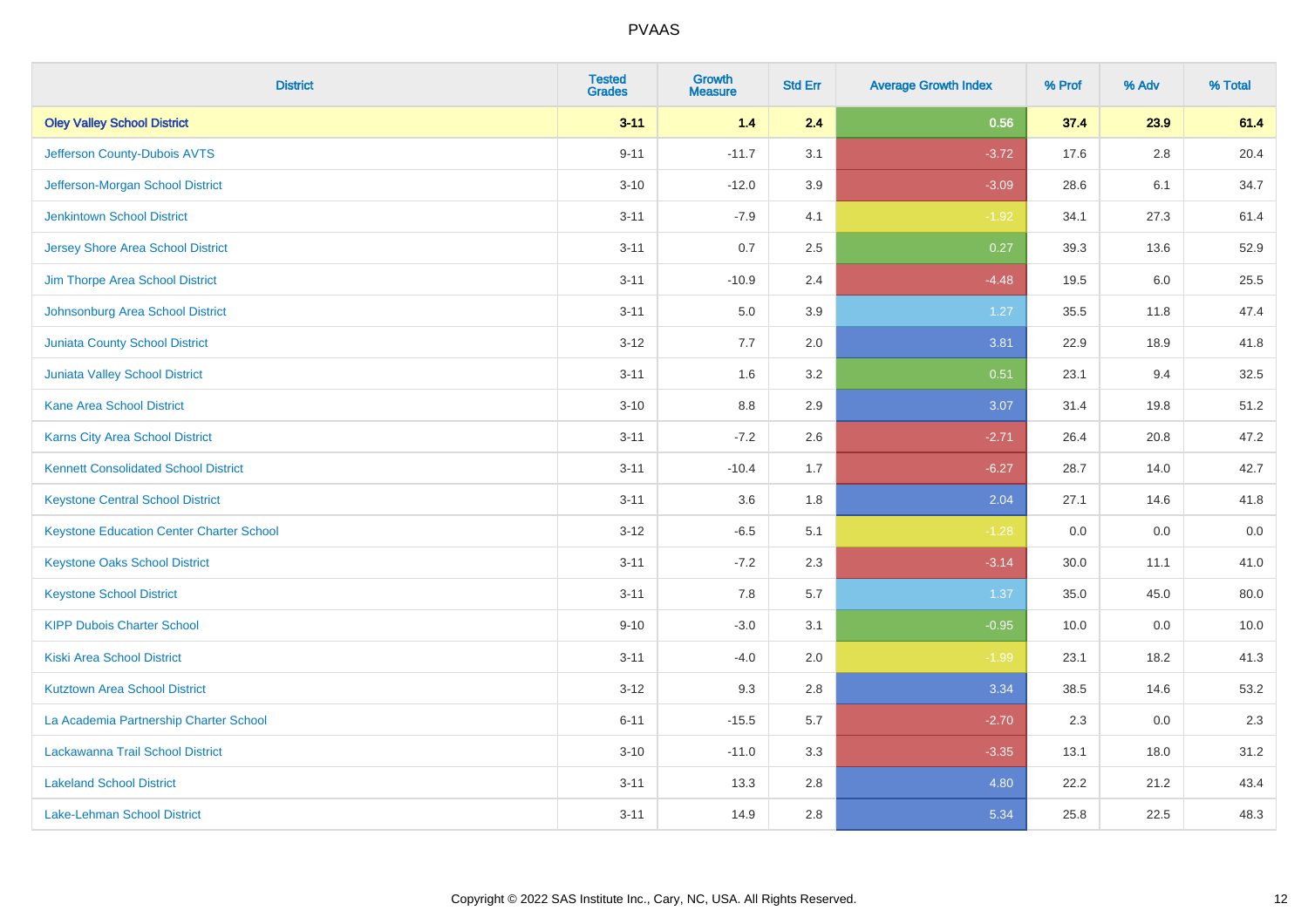| <b>District</b>                                    | <b>Tested</b><br><b>Grades</b> | Growth<br><b>Measure</b> | <b>Std Err</b> | <b>Average Growth Index</b> | % Prof | % Adv   | % Total |
|----------------------------------------------------|--------------------------------|--------------------------|----------------|-----------------------------|--------|---------|---------|
| <b>Oley Valley School District</b>                 | $3 - 11$                       | $1.4$                    | 2.4            | 0.56                        | 37.4   | 23.9    | 61.4    |
| <b>Lakeview School District</b>                    | $3 - 11$                       | $-1.9$                   | 3.5            | $-0.53$                     | 41.5   | 12.3    | 53.8    |
| Lampeter-Strasburg School District                 | $3 - 12$                       | 11.0                     | 1.9            | 5.69                        | 35.4   | 32.3    | 67.7    |
| <b>Lancaster School District</b>                   | $3 - 12$                       | $-10.0$                  | 1.4            | $-7.22$                     | 9.0    | 3.9     | 12.8    |
| <b>Laurel Highlands School District</b>            | $3 - 11$                       | $-3.8$                   | 2.3            | $-1.63$                     | 20.9   | 14.6    | 35.4    |
| <b>Laurel School District</b>                      | $3 - 11$                       | 13.0                     | 3.1            | 4.19                        | 30.3   | 15.7    | 46.1    |
| <b>Lawrence County CTC</b>                         | $10 - 11$                      | $-9.8$                   | 3.7            | $-2.68$                     | 7.3    | $0.0\,$ | 7.3     |
| <b>Lebanon School District</b>                     | $3 - 11$                       | $-1.2$                   | 1.9            | $-0.63$                     | 15.2   | 6.4     | 21.6    |
| Leechburg Area School District                     | $3 - 11$                       | 7.0                      | 3.9            | 1.79                        | 37.7   | 4.9     | 42.6    |
| Lehigh Career & Technical Institute                | $10 - 12$                      | $-0.7$                   | 6.3            | $-0.11$                     | 36.4   | 4.6     | 40.9    |
| Lehigh Valley Academy Regional Charter School      | $3 - 11$                       | $-5.9$                   | 3.0            | $-1.98$                     | 20.0   | 7.7     | 27.7    |
| Lehigh Valley Charter High School For The Arts     | $9 - 10$                       | $-11.8$                  | 2.5            | $-4.76$                     | 28.9   | 5.7     | 34.6    |
| <b>Lehighton Area School District</b>              | $3 - 11$                       | 11.4                     | 2.4            | 4.84                        | 30.5   | 24.9    | 55.3    |
| <b>Lewisburg Area School District</b>              | $3 - 11$                       | 1.7                      | 2.4            | 0.72                        | 35.9   | 35.9    | 71.8    |
| <b>Ligonier Valley School District</b>             | $3 - 11$                       | $-10.8$                  | 3.1            | $-3.43$                     | 34.1   | 5.8     | 39.9    |
| Lincoln Leadership Academy Charter School          | $3 - 12$                       | $-7.4$                   | 3.7            | $-1.99$                     | 6.4    | 2.1     | 8.5     |
| <b>Lincoln Park Performing Arts Charter School</b> | $7 - 11$                       | $-14.9$                  | 2.7            | $-5.45$                     | 39.3   | 8.9     | 48.2    |
| <b>Line Mountain School District</b>               | $3 - 11$                       | 11.7                     | 3.9            | 3.01                        | 40.4   | 42.3    | 82.7    |
| <b>Littlestown Area School District</b>            | $3 - 11$                       | 28.7                     | 2.4            | 11.83                       | 38.4   | 29.3    | 67.7    |
| <b>Lower Dauphin School District</b>               | $3 - 11$                       | 5.3                      | 1.8            | 3.03                        | 30.6   | 26.8    | 57.5    |
| <b>Lower Merion School District</b>                | $3 - 11$                       | 18.9                     | 1.2            | 15.42                       | 29.4   | 48.6    | 78.0    |
| <b>Lower Moreland Township School District</b>     | $3 - 11$                       | 8.7                      | 2.0            | 4.35                        | 38.2   | 33.2    | 71.4    |
| <b>Loyalsock Township School District</b>          | $3 - 12$                       | 26.7                     | 2.7            | 9.92                        | 36.8   | 35.1    | 71.9    |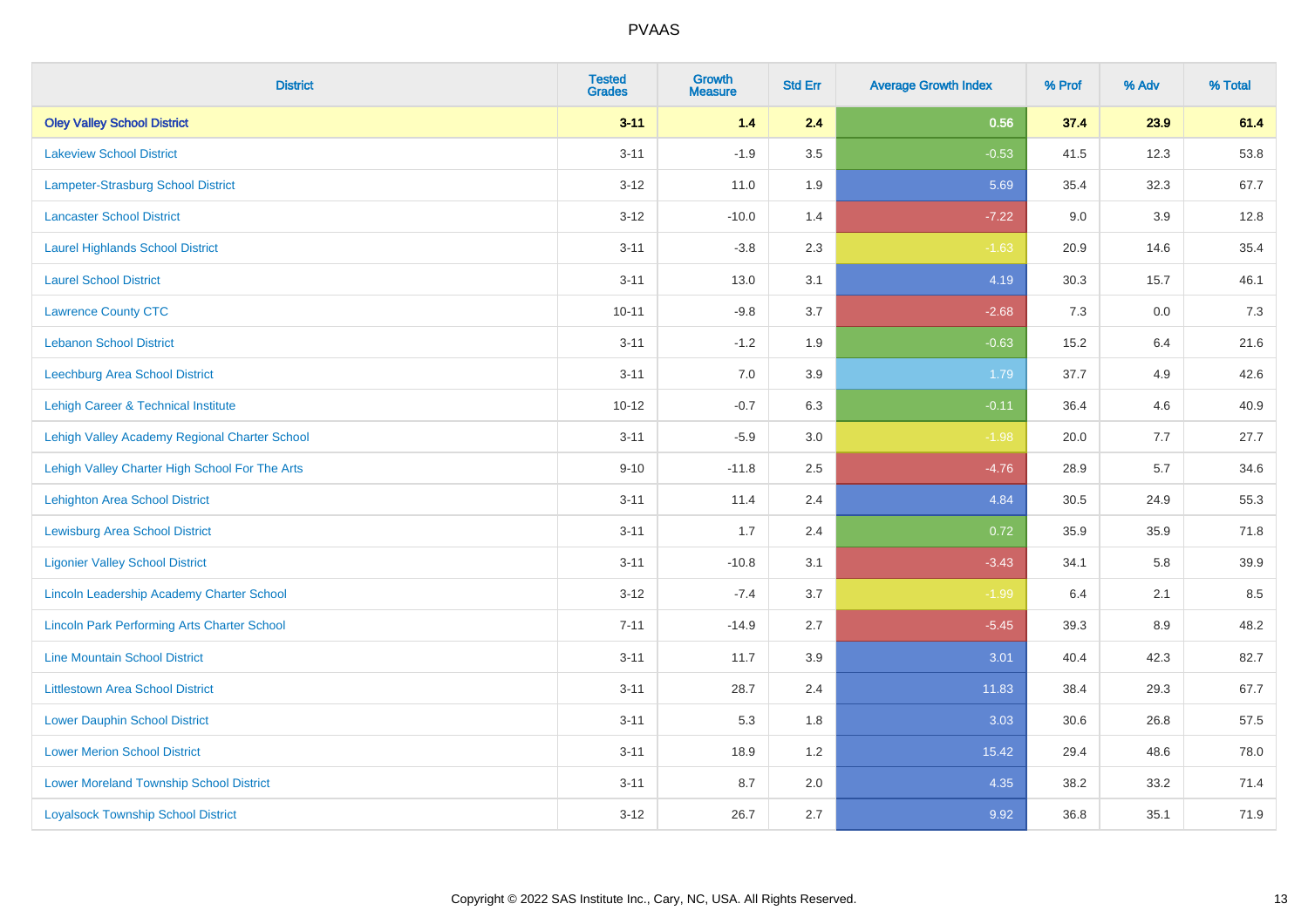| <b>District</b>                                | <b>Tested</b><br><b>Grades</b> | Growth<br><b>Measure</b> | <b>Std Err</b> | <b>Average Growth Index</b> | % Prof | % Adv | % Total |
|------------------------------------------------|--------------------------------|--------------------------|----------------|-----------------------------|--------|-------|---------|
| <b>Oley Valley School District</b>             | $3 - 11$                       | $1.4$                    | 2.4            | 0.56                        | 37.4   | 23.9  | 61.4    |
| <b>Mahanoy Area School District</b>            | $3 - 10$                       | $-3.4$                   | 3.1            | $-1.07$                     | 21.4   | 8.6   | 30.0    |
| <b>Manheim Central School District</b>         | $3 - 11$                       | 12.8                     | 2.0            | 6.52                        | 27.8   | 35.4  | 63.2    |
| <b>Manheim Township School District</b>        | $3 - 12$                       | 10.9                     | 1.5            | 7.51                        | 30.9   | 31.0  | 61.9    |
| <b>Marion Center Area School District</b>      | $3 - 10$                       | 0.8                      | 2.9            | 0.27                        | 23.3   | 11.1  | 34.4    |
| Maritime Academy Charter School                | $3 - 10$                       | 13.2                     | 3.1            | 4.29                        | 24.0   | 1.3   | 25.3    |
| <b>Marple Newtown School District</b>          | $3 - 11$                       | 20.6                     | 2.3            | 8.95                        | 31.1   | 42.7  | 73.8    |
| <b>Mars Area School District</b>               | $3 - 10$                       | 6.6                      | 1.9            | 3.45                        | 36.7   | 32.4  | 69.1    |
| <b>MaST Community Charter School</b>           | $3 - 10$                       | $-0.9$                   | 2.5            | $-0.34$                     | 25.0   | 21.6  | 46.6    |
| <b>MaST Community Charter School II</b>        | $3 - 10$                       | 1.4                      | 3.0            | 0.45                        | 16.1   | 4.6   | 20.7    |
| Mastery Charter High School-Lenfest Campus     | $7 - 11$                       | $-1.8$                   | 5.8            | $-0.30$                     | 26.3   | 0.0   | 26.3    |
| <b>Mastery Charter School - Gratz Campus</b>   | $7 - 10$                       | $-9.5$                   | 4.6            | $-2.09$                     | 0.0    | 3.4   | 3.4     |
| <b>Mastery Charter School - Hardy Williams</b> | $3 - 11$                       | 6.6                      | 3.0            | 2.21                        | 24.7   | 1.2   | 25.9    |
| <b>Mastery Charter School - Pickett Campus</b> | $6 - 10$                       | 2.7                      | 4.2            | 0.65                        | 20.6   | 0.0   | 20.6    |
| Mastery Charter School - Shoemaker Campus      | $7 - 10$                       | $-2.3$                   | 2.8            | $-0.81$                     | 10.1   | 3.7   | 13.8    |
| <b>Mastery Charter School - Thomas Campus</b>  | $3 - 10$                       | 7.9                      | 5.7            | 1.39                        | 12.5   | 0.0   | 12.5    |
| <b>Mcguffey School District</b>                | $3 - 11$                       | $-12.1$                  | 3.0            | $-4.06$                     | 12.8   | 5.9   | 18.6    |
| <b>Mckeesport Area School District</b>         | $3 - 12$                       | 4.6                      | 2.2            | 2.14                        | 21.1   | 4.4   | 25.5    |
| Mechanicsburg Area School District             | $3 - 11$                       | $-5.7$                   | 1.6            | $-3.48$                     | 35.1   | 16.0  | 51.2    |
| <b>Mercer Area School District</b>             | $3 - 11$                       | 2.2                      | 3.1            | 0.70                        | 24.4   | 11.8  | 36.2    |
| <b>Methacton School District</b>               | $3 - 11$                       | 11.0                     | 1.6            | 6.94                        | 36.0   | 33.6  | 69.6    |
| Meyersdale Area School District                | $3 - 11$                       | $-16.1$                  | 3.3            | $-4.94$                     | 20.3   | 5.8   | 26.1    |
| <b>Mid Valley School District</b>              | $3 - 10$                       | $-11.1$                  | 2.7            | $-4.07$                     | 28.3   | 8.1   | 36.4    |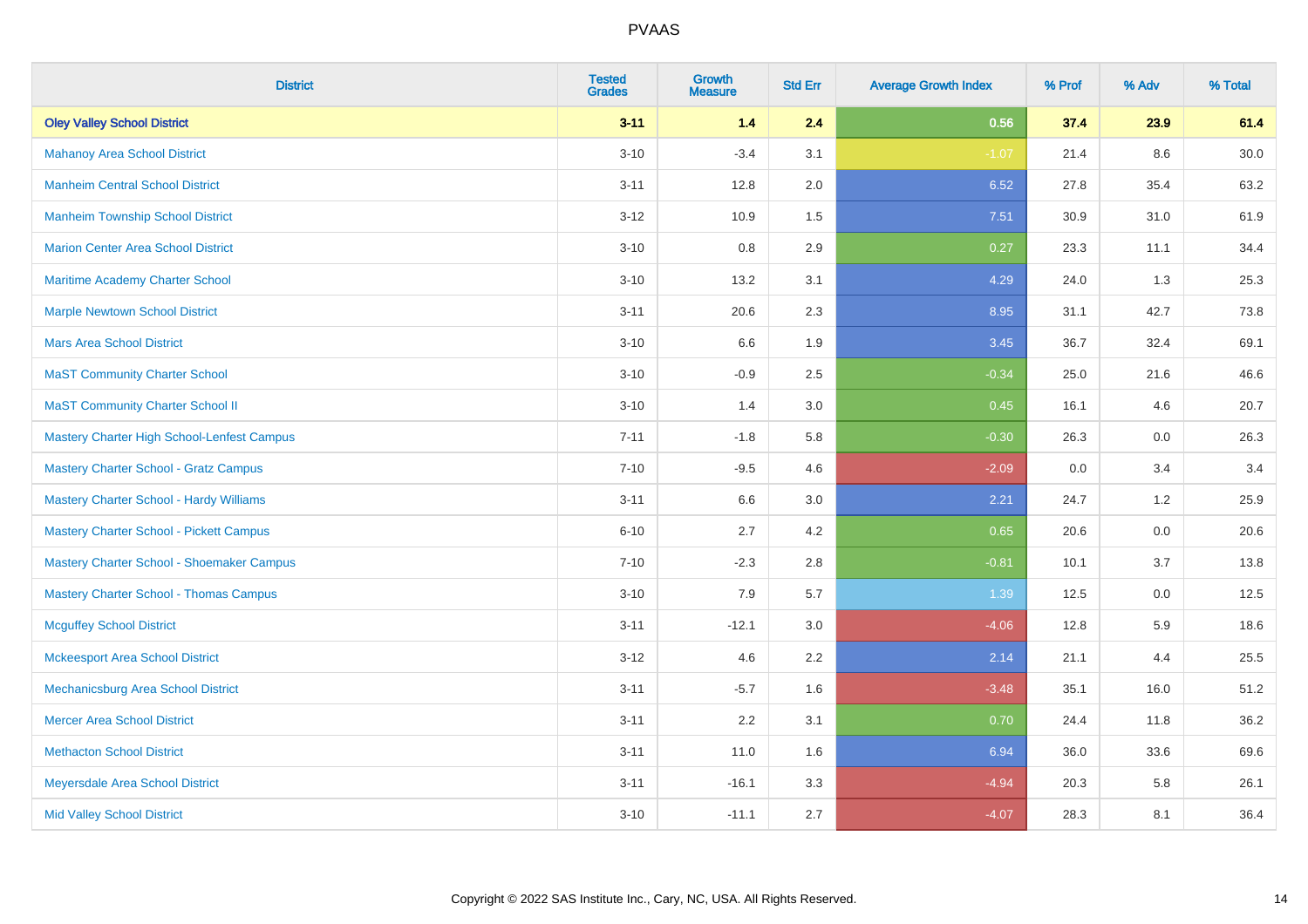| <b>District</b>                            | <b>Tested</b><br><b>Grades</b> | <b>Growth</b><br><b>Measure</b> | <b>Std Err</b> | <b>Average Growth Index</b> | % Prof | % Adv   | % Total |
|--------------------------------------------|--------------------------------|---------------------------------|----------------|-----------------------------|--------|---------|---------|
| <b>Oley Valley School District</b>         | $3 - 11$                       | 1.4                             | 2.4            | 0.56                        | 37.4   | 23.9    | 61.4    |
| <b>Middletown Area School District</b>     | $3 - 11$                       | $-3.4$                          | 2.4            | $-1.44$                     | 34.3   | 15.2    | 49.4    |
| <b>Midd-West School District</b>           | $3 - 11$                       | 3.6                             | 2.6            | $1.42$                      | 28.6   | 25.0    | 53.6    |
| <b>Mifflin County School District</b>      | $3 - 11$                       | 12.3                            | 1.6            | 7.69                        | 35.1   | 15.1    | 50.3    |
| Mifflinburg Area School District           | $3 - 11$                       | $-6.0$                          | 2.1            | $-2.87$                     | 32.7   | 13.3    | 46.0    |
| <b>Millcreek Township School District</b>  | $3 - 11$                       | 9.1                             | 1.4            | 6.61                        | 34.5   | 30.1    | 64.6    |
| <b>Millersburg Area School District</b>    | $3 - 11$                       | $-6.6$                          | 3.4            | $-1.92$                     | 24.1   | 10.3    | 34.5    |
| <b>Millville Area School District</b>      | $3 - 12$                       | $-5.6$                          | 4.4            | $-1.26$                     | 31.4   | 11.4    | 42.9    |
| <b>Milton Area School District</b>         | $3 - 11$                       | $-10.1$                         | 2.5            | $-4.04$                     | 23.0   | 11.3    | 34.2    |
| <b>Minersville Area School District</b>    | $3 - 11$                       | $-2.9$                          | 3.4            | $-0.86$                     | 27.4   | 9.7     | 37.1    |
| <b>Mohawk Area School District</b>         | $3 - 11$                       | $-10.5$                         | 2.8            | $-3.75$                     | 35.1   | 10.6    | 45.7    |
| <b>Monessen City School District</b>       | $3 - 10$                       | $-3.9$                          | 5.6            | $-0.69$                     | 21.0   | 10.5    | 31.6    |
| <b>Moniteau School District</b>            | $3 - 11$                       | $-11.8$                         | 2.9            | $-4.07$                     | 22.6   | $5.0\,$ | 27.6    |
| <b>Montgomery Area School District</b>     | $3 - 11$                       | $-5.8$                          | 3.2            | $-1.83$                     | 25.0   | 11.5    | 36.5    |
| <b>Montour School District</b>             | $3 - 11$                       | $-6.1$                          | 2.1            | $-2.95$                     | 31.8   | 23.6    | 55.3    |
| <b>Montoursville Area School District</b>  | $3 - 12$                       | $-8.4$                          | 2.6            | $-3.17$                     | 38.8   | 18.2    | 57.0    |
| <b>Montrose Area School District</b>       | $3 - 10$                       | 12.3                            | 2.8            | 4.41                        | 37.8   | 28.9    | 66.7    |
| <b>Moon Area School District</b>           | $3 - 11$                       | 1.5                             | 1.8            | 0.86                        | 34.5   | 25.5    | 60.0    |
| Morrisville Borough School District        | $3 - 11$                       | $-13.1$                         | 3.7            | $-3.52$                     | 4.9    | 1.6     | 6.6     |
| <b>Moshannon Valley School District</b>    | $3 - 10$                       | $-5.1$                          | 4.6            | $-1.12$                     | 25.0   | 12.5    | 37.5    |
| <b>Mount Carmel Area School District</b>   | $3 - 11$                       | $-7.9$                          | 2.3            | $-3.38$                     | 18.2   | 4.4     | 22.6    |
| <b>Mount Pleasant Area School District</b> | $3 - 11$                       | $-5.4$                          | 2.3            | $-2.37$                     | 33.3   | 8.7     | 42.0    |
| <b>Mount Union Area School District</b>    | $3 - 10$                       | $-2.5$                          | 2.8            | $-0.89$                     | 19.8   | 5.8     | 25.6    |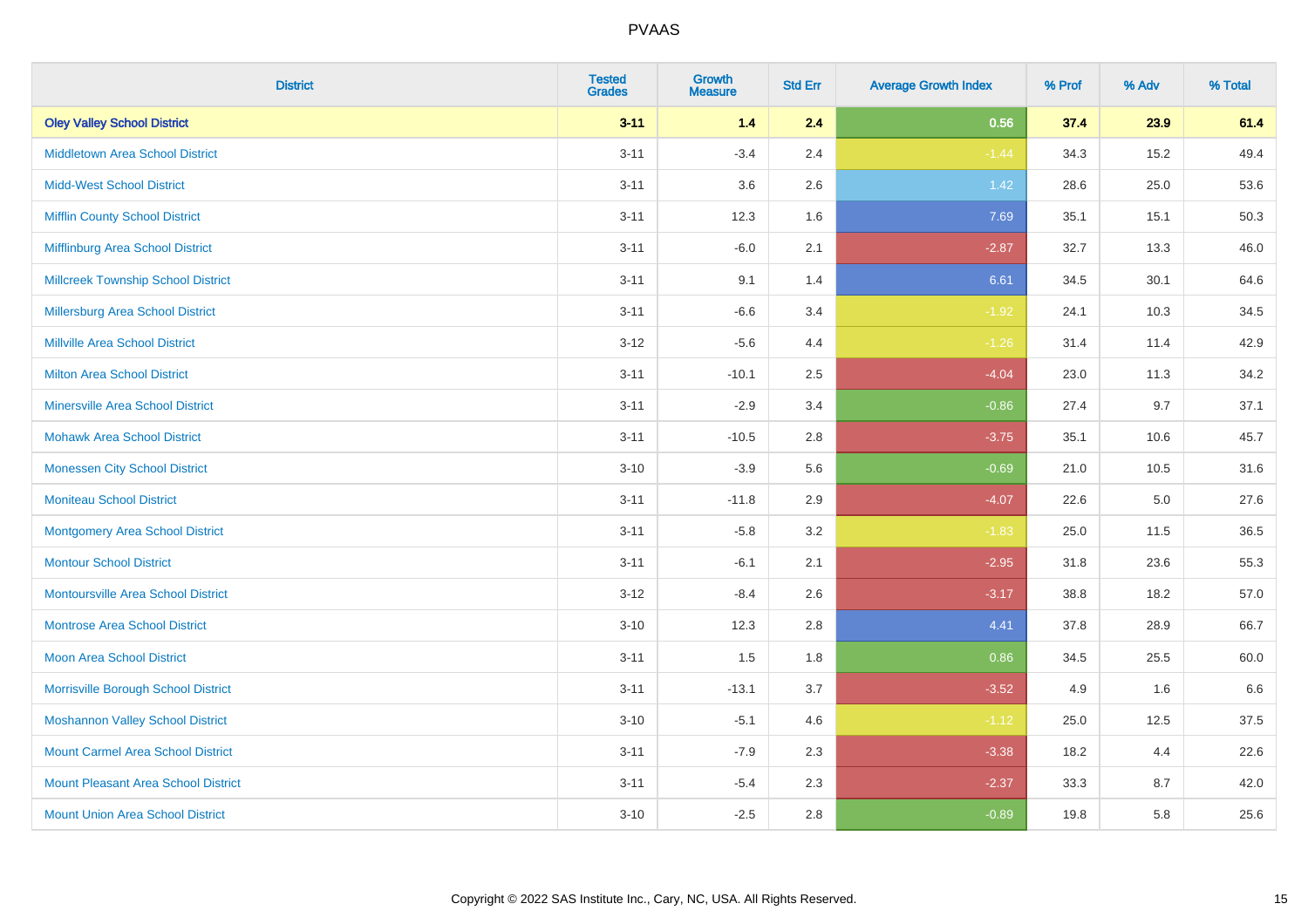| <b>District</b>                            | <b>Tested</b><br><b>Grades</b> | <b>Growth</b><br><b>Measure</b> | <b>Std Err</b> | <b>Average Growth Index</b> | % Prof | % Adv | % Total |
|--------------------------------------------|--------------------------------|---------------------------------|----------------|-----------------------------|--------|-------|---------|
| <b>Oley Valley School District</b>         | $3 - 11$                       | 1.4                             | 2.4            | 0.56                        | 37.4   | 23.9  | 61.4    |
| <b>Mountain View School District</b>       | $3 - 11$                       | 24.2                            | 3.4            | 7.20                        | 45.8   | 37.3  | 83.0    |
| Mt Lebanon School District                 | $3 - 11$                       | 2.4                             | 1.3            | 1.79                        | 39.3   | 37.4  | 76.8    |
| <b>Muhlenberg School District</b>          | $3 - 10$                       | $-17.8$                         | 1.9            | $-9.34$                     | 12.4   | 4.6   | 17.0    |
| Multicultural Academy Charter School       | $9 - 11$                       | 6.0                             | 3.4            | 1.77                        | 12.3   | 0.0   | 12.3    |
| <b>Muncy School District</b>               | $3 - 11$                       | 6.9                             | 3.3            | 2.12                        | 37.6   | 18.8  | 56.4    |
| Nazareth Area School District              | $3 - 11$                       | $-2.5$                          | 1.7            | $-1.53$                     | 29.2   | 24.6  | 53.8    |
| <b>Neshaminy School District</b>           | $3 - 11$                       | 8.6                             | 1.3            | 6.56                        | 31.3   | 23.9  | 55.2    |
| <b>Neshannock Township School District</b> | $3 - 10$                       | $-12.5$                         | 2.7            | $-4.73$                     | 29.0   | 13.0  | 42.0    |
| <b>New Brighton Area School District</b>   | $3 - 11$                       | $-2.1$                          | 3.2            | $-0.65$                     | 31.5   | 11.1  | 42.6    |
| New Castle Area School District            | $3 - 12$                       | $-13.6$                         | 2.3            | $-5.99$                     | 17.6   | 2.0   | 19.5    |
| <b>New Foundations Charter School</b>      | $3 - 11$                       | 0.6                             | 2.2            | 0.29                        | 22.4   | 4.0   | 26.4    |
| New Hope-Solebury School District          | $3 - 11$                       | 28.8                            | 2.9            | 9.77                        | 31.6   | 50.0  | 81.6    |
| New Kensington-Arnold School District      | $3 - 11$                       | $-5.8$                          | 3.2            | $-1.80$                     | 10.8   | 1.2   | 12.0    |
| <b>Newport School District</b>             | $3 - 12$                       | 3.8                             | 3.3            | 1.17                        | 38.8   | 10.4  | 49.2    |
| <b>Norristown Area School District</b>     | $3 - 12$                       | $-25.4$                         | 1.7            | $-15.35$                    | 10.6   | 1.8   | 12.4    |
| <b>North Allegheny School District</b>     | $3 - 11$                       | 18.0                            | 1.3            | 14.25                       | 30.5   | 42.9  | 73.4    |
| North Clarion County School District       | $3 - 12$                       | 3.4                             | 4.1            | 0.83                        | 45.0   | 18.8  | 63.8    |
| <b>North East School District</b>          | $3 - 11$                       | $-5.3$                          | 2.7            | $-1.97$                     | 31.7   | 24.8  | 56.4    |
| <b>North Hills School District</b>         | $3 - 11$                       | $-15.8$                         | 1.8            | $-8.84$                     | 26.4   | 19.8  | 46.2    |
| <b>North Penn School District</b>          | $3 - 11$                       | 17.6                            | 1.0            | 17.53                       | 30.8   | 35.7  | 66.4    |
| <b>North Pocono School District</b>        | $3 - 11$                       | 13.1                            | 3.7            | 3.54                        | 31.4   | 33.3  | 64.7    |
| North Schuylkill School District           | $3 - 11$                       | $-4.7$                          | 2.2            | $-2.16$                     | 20.2   | 11.7  | 31.9    |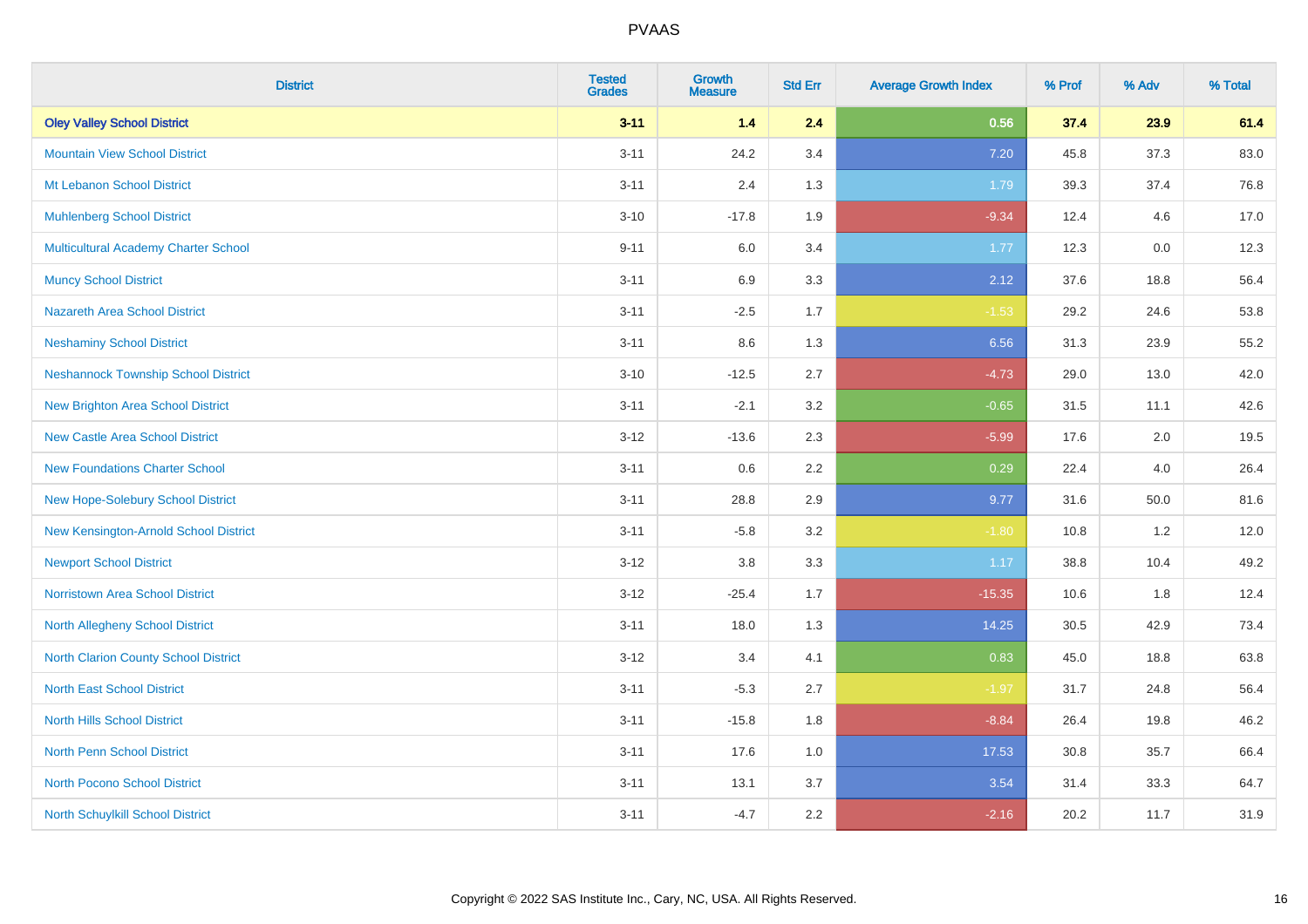| <b>District</b>                           | <b>Tested</b><br><b>Grades</b> | <b>Growth</b><br><b>Measure</b> | <b>Std Err</b> | <b>Average Growth Index</b> | % Prof | % Adv   | % Total |
|-------------------------------------------|--------------------------------|---------------------------------|----------------|-----------------------------|--------|---------|---------|
| <b>Oley Valley School District</b>        | $3 - 11$                       | 1.4                             | 2.4            | 0.56                        | 37.4   | 23.9    | 61.4    |
| <b>North Star School District</b>         | $3 - 11$                       | 1.1                             | 3.3            | 0.34                        | 26.2   | 20.0    | 46.2    |
| Northampton Area School District          | $3 - 11$                       | 3.2                             | 1.5            | 2.05                        | 29.8   | 17.9    | 47.7    |
| <b>Northeast Bradford School District</b> | $3 - 10$                       | $-5.0$                          | 3.7            | $-1.35$                     | 30.6   | 4.8     | 35.5    |
| Northeastern York School District         | $3 - 11$                       | 3.8                             | 1.8            | 2.11                        | 32.7   | 21.0    | 53.7    |
| Northern Bedford County School District   | $3 - 11$                       | $-2.3$                          | 3.3            | $-0.69$                     | 26.2   | 16.9    | 43.1    |
| Northern Cambria School District          | $3 - 11$                       | $-0.3$                          | 3.4            | $-0.09$                     | 26.5   | 1.2     | 27.7    |
| Northern Lebanon School District          | $3 - 11$                       | $-0.7$                          | 2.3            | $-0.29$                     | 18.8   | $6.8\,$ | 25.6    |
| Northern Lehigh School District           | $3 - 12$                       | 6.1                             | 2.5            | 2.42                        | 21.4   | 18.0    | 39.3    |
| Northern Potter School District           | $3-12$                         | 6.8                             | 4.6            | 1.48                        | 30.6   | 11.1    | 41.7    |
| Northern Tioga School District            | $3-12$                         | 6.8                             | 2.6            | 2.64                        | 25.0   | 16.9    | 41.9    |
| Northern York County School District      | $3 - 11$                       | 8.4                             | 1.8            | 4.63                        | 24.3   | 23.1    | 47.4    |
| <b>Northgate School District</b>          | $3 - 11$                       | $-3.0$                          | 3.4            | $-0.85$                     | 35.6   | $6.8\,$ | 42.4    |
| Northwest Area School District            | $3 - 10$                       | $-3.2$                          | 3.3            | $-0.97$                     | 30.4   | 13.0    | 43.5    |
| Northwestern Lehigh School District       | $3 - 11$                       | $-2.4$                          | 2.1            | $-1.14$                     | 41.7   | 17.9    | 59.5    |
| <b>Northwestern School District</b>       | $3 - 11$                       | $-14.6$                         | 3.2            | $-4.51$                     | 32.5   | 13.7    | 46.2    |
| <b>Norwin School District</b>             | $3 - 11$                       | $-1.1$                          | 1.6            | $-0.70$                     | 37.7   | 27.6    | 65.2    |
| <b>Octorara Area School District</b>      | $3 - 11$                       | $-7.5$                          | 3.2            | $-2.35$                     | 26.1   | 17.0    | 43.2    |
| Oil City Area School District             | $3 - 11$                       | 8.6                             | 2.4            | 3.56                        | 29.1   | 13.1    | 42.2    |
| <b>Old Forge School District</b>          | $3 - 12$                       | $-11.3$                         | 3.1            | $-3.62$                     | 28.6   | 13.2    | 41.8    |
| <b>Oley Valley School District</b>        | $3 - 11$                       | 1.4                             | 2.4            | 0.56                        | 37.4   | 23.9    | 61.4    |
| <b>Oswayo Valley School District</b>      | $3 - 12$                       | 9.9                             | 5.1            | 1.93                        | 26.5   | 44.1    | 70.6    |
| <b>Otto-Eldred School District</b>        | $3 - 11$                       | $-0.5$                          | 3.5            | $-0.13$                     | 35.8   | 10.5    | 46.3    |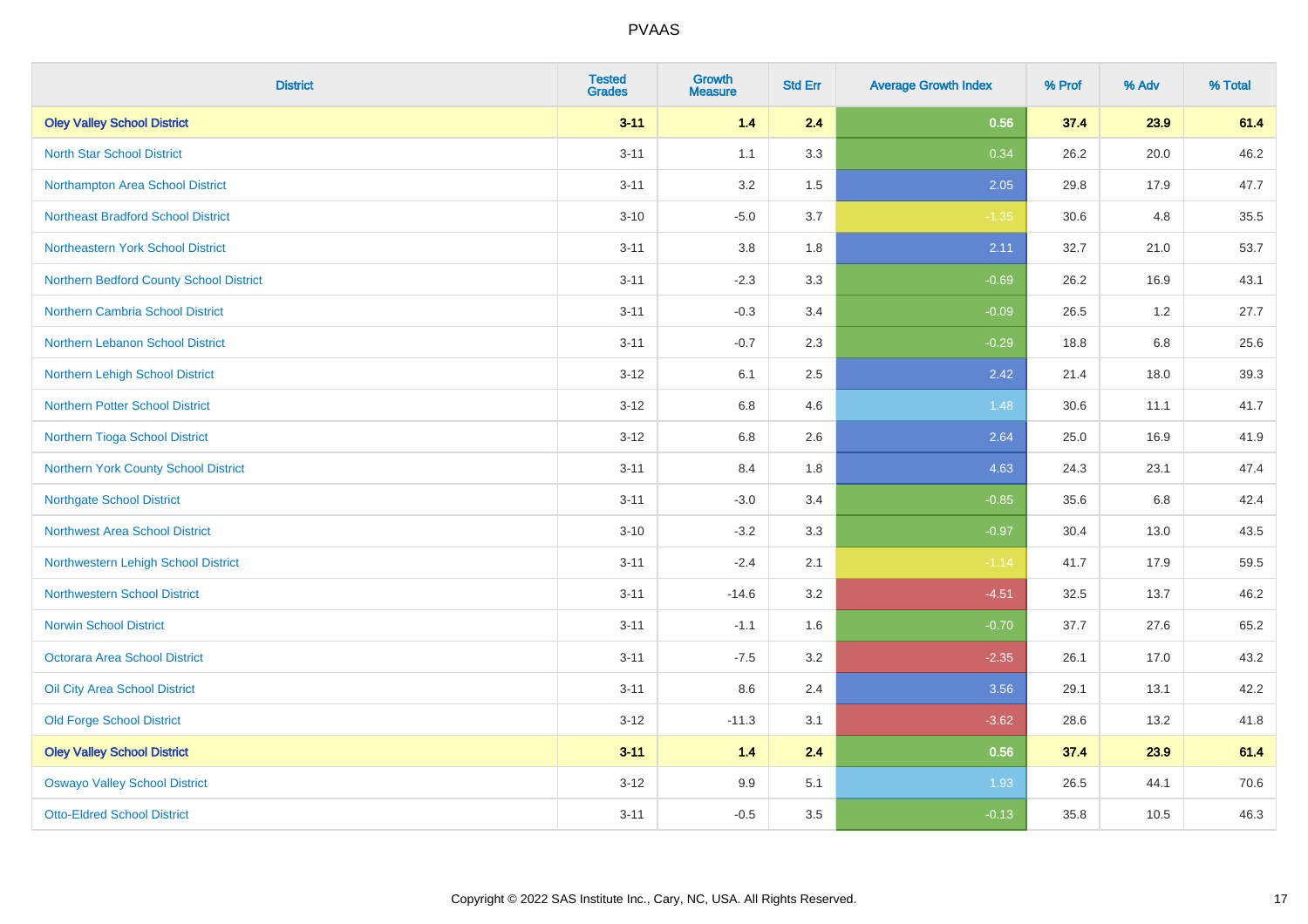| <b>District</b>                               | <b>Tested</b><br><b>Grades</b> | <b>Growth</b><br><b>Measure</b> | <b>Std Err</b> | <b>Average Growth Index</b> | % Prof | % Adv | % Total |
|-----------------------------------------------|--------------------------------|---------------------------------|----------------|-----------------------------|--------|-------|---------|
| <b>Oley Valley School District</b>            | $3 - 11$                       | 1.4                             | 2.4            | 0.56                        | 37.4   | 23.9  | 61.4    |
| <b>Owen J Roberts School District</b>         | $3 - 11$                       | $-3.5$                          | 1.5            | $-2.27$                     | 36.8   | 24.4  | 61.2    |
| <b>Oxford Area School District</b>            | $3 - 11$                       | $-3.1$                          | 1.8            | $-1.77$                     | 27.5   | 14.5  | 42.0    |
| <b>Palisades School District</b>              | $3 - 11$                       | 7.7                             | 2.9            | 2.66                        | 27.8   | 20.3  | 48.1    |
| <b>Palmerton Area School District</b>         | $3 - 11$                       | $-0.9$                          | 2.7            | $-0.34$                     | 34.3   | 14.3  | 48.6    |
| Palmyra Area School District                  | $3 - 11$                       | 16.2                            | 1.8            | 9.02                        | 38.8   | 34.0  | 72.8    |
| <b>Panther Valley School District</b>         | $3-12$                         | $-13.3$                         | 3.2            | $-4.10$                     | 31.5   | 4.1   | 35.6    |
| <b>Parkland School District</b>               | $3 - 11$                       | $-3.7$                          | 1.2            | $-3.17$                     | 31.4   | 30.6  | 62.0    |
| Pen Argyl Area School District                | $3 - 12$                       | 12.8                            | 2.5            | 5.10                        | 28.5   | 23.8  | 52.3    |
| <b>Penn Cambria School District</b>           | $3 - 11$                       | $-4.5$                          | 2.4            | $-1.86$                     | 27.3   | 15.8  | 43.2    |
| Penn Hills School District                    | $3 - 11$                       | 0.0                             | 2.4            | 0.02                        | 18.4   | 7.1   | 25.6    |
| <b>Penn Manor School District</b>             | $3 - 11$                       | 7.1                             | 1.5            | 4.82                        | 26.7   | 20.5  | 47.2    |
| <b>Penncrest School District</b>              | $3 - 11$                       | 6.0                             | 1.9            | 3.24                        | 31.1   | 16.9  | 48.0    |
| <b>Penn-Delco School District</b>             | $3 - 11$                       | 1.3                             | 1.8            | 0.75                        | 26.5   | 12.6  | 39.1    |
| <b>Pennridge School District</b>              | $3 - 10$                       | 7.4                             | 1.5            | 5.10                        | 32.0   | 27.6  | 59.6    |
| <b>Penns Manor Area School District</b>       | $3-12$                         | $-1.9$                          | 3.5            | $-0.55$                     | 24.2   | 3.8   | 28.0    |
| Penns Valley Area School District             | $3 - 12$                       | 14.1                            | 2.6            | 5.33                        | 29.6   | 23.3  | 52.9    |
| <b>Pennsbury School District</b>              | $3 - 11$                       | 5.6                             | 1.3            | 4.38                        | 37.7   | 27.7  | 65.4    |
| Pennsylvania Cyber Charter School             | $3 - 11$                       | 0.6                             | 1.5            | 0.37                        | 20.8   | 8.1   | 28.9    |
| Pennsylvania Distance Learning Charter School | $3-12$                         | 6.8                             | 3.4            | 1.99                        | 19.8   | 6.2   | 25.9    |
| Pennsylvania Leadership Charter School        | $3 - 11$                       | 8.0                             | 1.9            | 4.22                        | 33.1   | 27.8  | 60.9    |
| Pennsylvania Virtual Charter School           | $3 - 11$                       | 4.4                             | 3.4            | 1.31                        | 29.8   | 21.2  | 51.0    |
| <b>Penn-Trafford School District</b>          | $3 - 11$                       | 2.9                             | 1.8            | 1.68                        | 46.3   | 26.2  | 72.5    |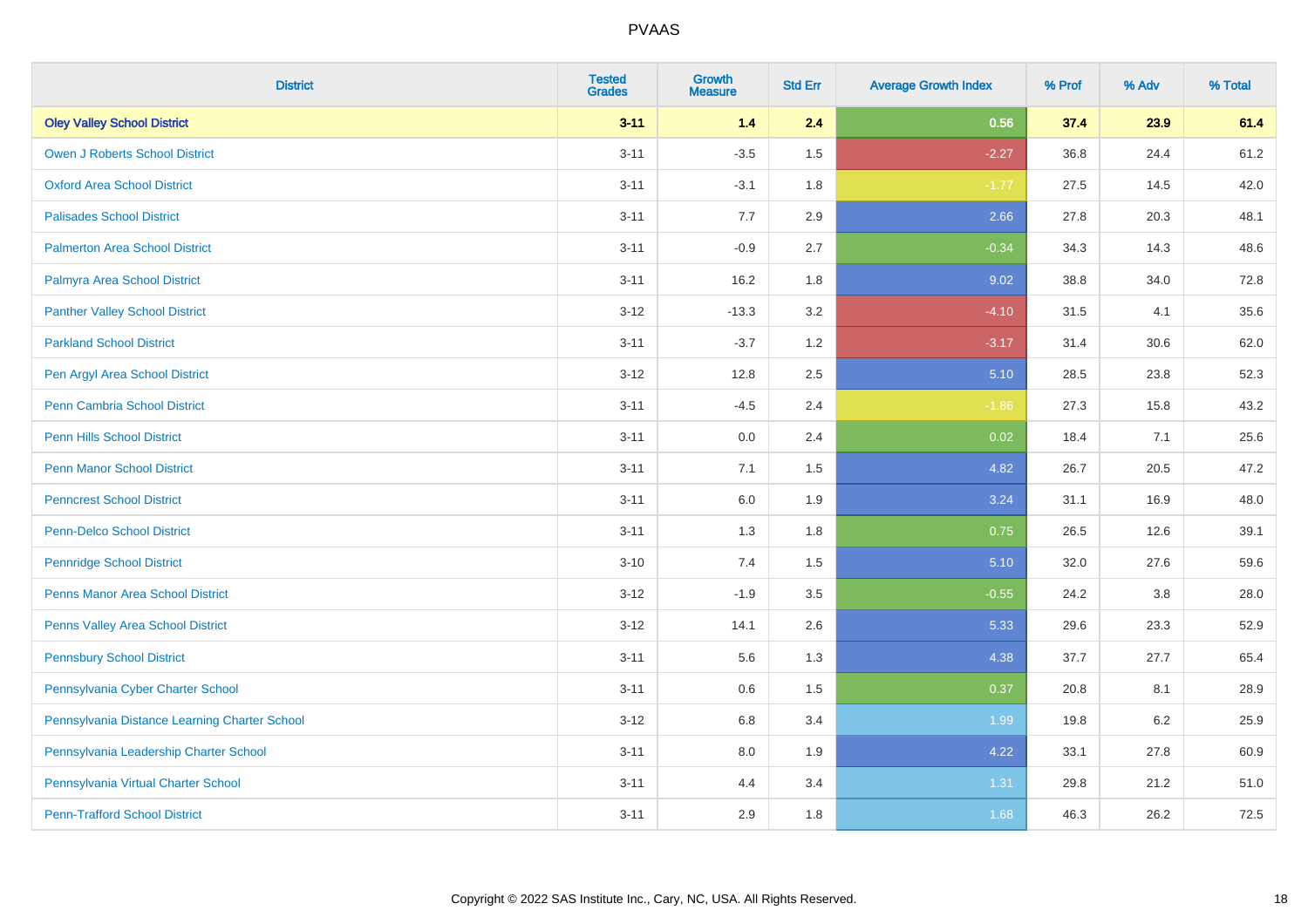| <b>District</b>                                    | <b>Tested</b><br><b>Grades</b> | <b>Growth</b><br><b>Measure</b> | <b>Std Err</b> | <b>Average Growth Index</b> | % Prof | % Adv | % Total |
|----------------------------------------------------|--------------------------------|---------------------------------|----------------|-----------------------------|--------|-------|---------|
| <b>Oley Valley School District</b>                 | $3 - 11$                       | 1.4                             | 2.4            | 0.56                        | 37.4   | 23.9  | 61.4    |
| People For People Charter School                   | $3-12$                         | 6.4                             | 5.6            | $1.15$                      | 2.4    | 0.0   | 2.4     |
| <b>Pequea Valley School District</b>               | $3 - 11$                       | 18.0                            | 3.1            | 5.74                        | 29.2   | 37.5  | 66.7    |
| <b>Perkiomen Valley School District</b>            | $3 - 11$                       | 2.7                             | 1.5            | 1.83                        | 35.0   | 25.3  | 60.3    |
| Perseus House Charter School Of Excellence         | $6 - 11$                       | $-6.4$                          | 2.6            | $-2.50$                     | 0.9    | 0.0   | 0.9     |
| <b>Peters Township School District</b>             | $3 - 11$                       | 14.1                            | 1.7            | 8.16                        | 35.2   | 41.6  | 76.8    |
| Philadelphia Academy Charter School                | $3 - 11$                       | $-14.7$                         | 2.7            | $-5.42$                     | 21.6   | 3.9   | 25.5    |
| Philadelphia City School District                  | $3 - 12$                       | $-7.8$                          | 0.6            | $-13.43$                    | 16.4   | 6.5   | 22.9    |
| Philadelphia Electrical & Tech Charter High School | $10 - 10$                      | 1.2                             | 2.6            | 0.45                        | 0.9    | 0.0   | 0.9     |
| Philipsburg-Osceola Area School District           | $3 - 11$                       | 4.1                             | 3.0            | 1.37                        | 22.5   | 16.2  | 38.8    |
| <b>Phoenixville Area School District</b>           | $3 - 11$                       | 7.3                             | 1.8            | 3.96                        | 32.3   | 27.6  | 59.8    |
| <b>Pine Grove Area School District</b>             | $3 - 11$                       | $-1.1$                          | 3.0            | $-0.36$                     | 29.5   | 14.3  | 43.8    |
| <b>Pine-Richland School District</b>               | $3 - 11$                       | 9.3                             | 1.7            | 5.56                        | 42.3   | 35.8  | 78.1    |
| <b>Pittsburgh School District</b>                  | $3 - 11$                       | $-13.0$                         | 1.1            | $-12.25$                    | 16.1   | 6.5   | 22.6    |
| <b>Pittston Area School District</b>               | $3 - 11$                       | $-8.2$                          | 2.2            | $-3.75$                     | 26.7   | 14.8  | 41.5    |
| <b>Pleasant Valley School District</b>             | $3 - 11$                       | $-3.3$                          | 1.8            | $-1.80$                     | 28.5   | 10.4  | 39.0    |
| <b>Plum Borough School District</b>                | $3 - 11$                       | $-9.4$                          | 2.4            | $-3.98$                     | 32.9   | 27.4  | 60.4    |
| Pocono Mountain School District                    | $3 - 12$                       | $-4.3$                          | 1.8            | $-2.43$                     | 35.5   | 17.1  | 52.6    |
| <b>Port Allegany School District</b>               | $3 - 11$                       | 6.5                             | 3.7            | 1.74                        | 26.4   | 11.3  | 37.7    |
| <b>Portage Area School District</b>                | $3 - 10$                       | $-0.5$                          | 3.3            | $-0.14$                     | 27.0   | 20.6  | 47.6    |
| <b>Pottsgrove School District</b>                  | $3 - 11$                       | $-5.5$                          | 2.0            | $-2.78$                     | 28.6   | 10.3  | 38.8    |
| <b>Pottstown School District</b>                   | $3 - 12$                       | 2.0                             | 2.2            | 0.88                        | 19.4   | 6.2   | 25.6    |
| <b>Pottsville Area School District</b>             | $3 - 12$                       | $-4.9$                          | 2.1            | $-2.36$                     | 21.8   | 7.9   | 29.6    |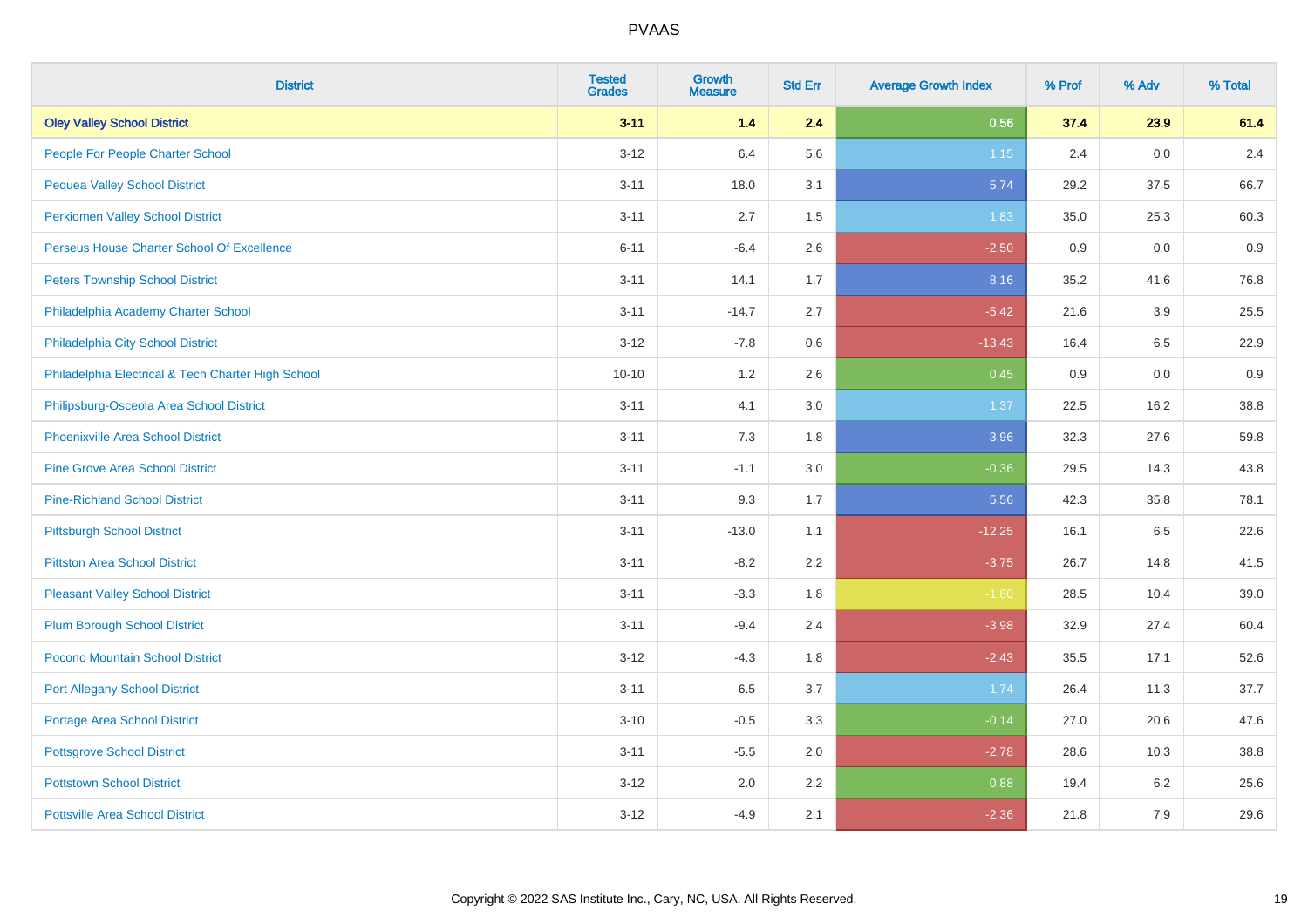| <b>District</b>                                                       | <b>Tested</b><br><b>Grades</b> | <b>Growth</b><br><b>Measure</b> | <b>Std Err</b> | <b>Average Growth Index</b> | % Prof | % Adv   | % Total |
|-----------------------------------------------------------------------|--------------------------------|---------------------------------|----------------|-----------------------------|--------|---------|---------|
| <b>Oley Valley School District</b>                                    | $3 - 11$                       | 1.4                             | 2.4            | 0.56                        | 37.4   | 23.9    | 61.4    |
| Preparatory Charter School Of Mathematics, Science, Tech, And Careers | $9 - 10$                       | $-5.1$                          | 2.5            | $-2.03$                     | 6.3    | 1.4     | 7.7     |
| Propel Charter School - Braddock Hills                                | $3 - 11$                       | $-2.1$                          | 3.3            | $-0.63$                     | 4.8    | 3.2     | 8.1     |
| <b>Propel Charter School-Homestead</b>                                | $3 - 11$                       | $-5.0$                          | 3.9            | $-1.27$                     | 7.3    | $0.0\,$ | 7.3     |
| <b>Propel Charter School-Montour</b>                                  | $3 - 10$                       | $-3.4$                          | 3.6            | $-0.93$                     | 7.7    | 0.0     | 7.7     |
| <b>Punxsutawney Area School District</b>                              | $3 - 11$                       | 15.8                            | 2.7            | 5.83                        | 18.6   | 29.0    | 47.6    |
| <b>Purchase Line School District</b>                                  | $3 - 12$                       | 4.3                             | 3.3            | 1.30                        | 32.3   | 9.0     | 41.4    |
| <b>Quaker Valley School District</b>                                  | $3 - 11$                       | 12.2                            | 2.5            | 4.90                        | 39.5   | 26.4    | 65.9    |
| <b>Quakertown Community School District</b>                           | $3 - 12$                       | $-4.3$                          | 1.5            | $-2.79$                     | 33.8   | 20.1    | 53.8    |
| <b>Radnor Township School District</b>                                | $3 - 12$                       | 7.5                             | 1.9            | 4.03                        | 33.0   | 38.3    | 71.3    |
| <b>Reach Cyber Charter School</b>                                     | $3 - 11$                       | 1.4                             | 3.6            | 0.40                        | 32.9   | 15.2    | 48.1    |
| <b>Reading School District</b>                                        | $3 - 11$                       | 4.3                             | 1.2            | 3.71                        | 16.8   | 6.0     | 22.8    |
| Red Lion Area School District                                         | $3 - 11$                       | 4.5                             | 1.9            | 2.31                        | 32.3   | 21.5    | 53.8    |
| <b>Redbank Valley School District</b>                                 | $3 - 11$                       | $-7.5$                          | 3.1            | $-2.41$                     | 12.4   | 10.6    | 23.1    |
| Renaissance Academy Charter School                                    | $3 - 11$                       | $-5.6$                          | 3.1            | $-1.79$                     | 28.4   | 18.5    | 46.9    |
| <b>Reynolds School District</b>                                       | $3 - 10$                       | $-3.0$                          | 3.5            | $-0.87$                     | 27.3   | 9.1     | 36.4    |
| <b>Richland School District</b>                                       | $3 - 11$                       | $-6.9$                          | 2.6            | $-2.63$                     | 40.1   | 20.9    | 61.0    |
| <b>Ridgway Area School District</b>                                   | $3 - 11$                       | $-6.1$                          | 4.0            | $-1.53$                     | 42.2   | 15.6    | 57.8    |
| <b>Ridley School District</b>                                         | $3 - 12$                       | 0.3                             | 1.6            | 0.21                        | 32.0   | 10.7    | 42.6    |
| <b>Ringgold School District</b>                                       | $3 - 11$                       | 2.9                             | 2.2            | 1.32                        | 23.8   | 13.3    | 37.1    |
| <b>Riverside Beaver County School District</b>                        | $3 - 11$                       | $-5.5$                          | 2.7            | $-2.03$                     | 35.8   | 23.2    | 59.0    |
| <b>Riverside School District</b>                                      | $3 - 11$                       | $-6.2$                          | 2.7            | $-2.33$                     | 20.8   | 17.0    | 37.7    |
| <b>Riverview School District</b>                                      | $3 - 11$                       | $-13.0$                         | 4.0            | $-3.29$                     | 43.1   | 7.8     | 51.0    |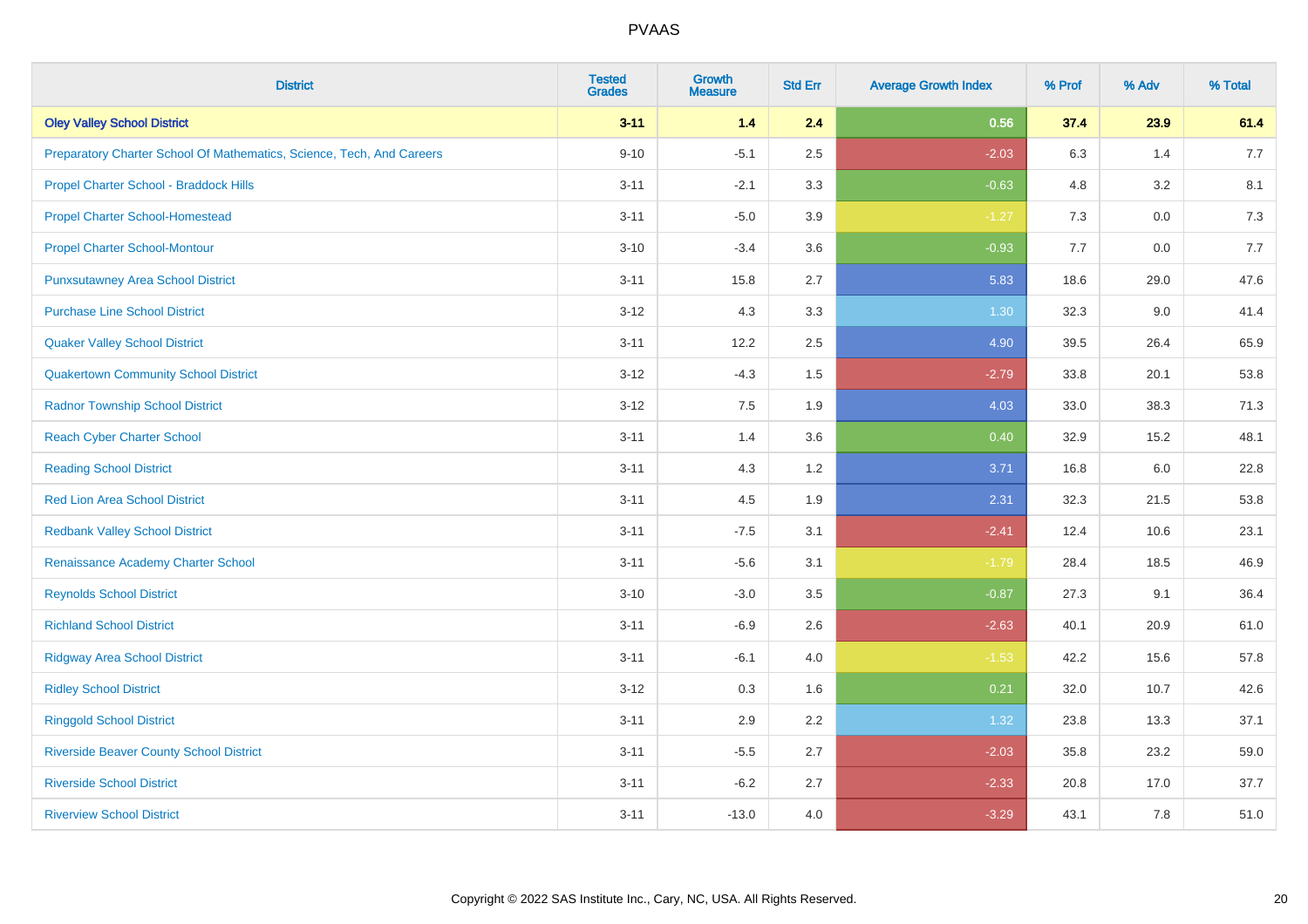| <b>District</b>                               | <b>Tested</b><br><b>Grades</b> | Growth<br><b>Measure</b> | <b>Std Err</b> | <b>Average Growth Index</b> | % Prof | % Adv | % Total |
|-----------------------------------------------|--------------------------------|--------------------------|----------------|-----------------------------|--------|-------|---------|
| <b>Oley Valley School District</b>            | $3 - 11$                       | $1.4$                    | 2.4            | 0.56                        | 37.4   | 23.9  | 61.4    |
| <b>Roberto Clemente Charter School</b>        | $3 - 12$                       | $-3.3$                   | 4.1            | $-0.79$                     | 22.7   | 4.6   | 27.3    |
| <b>Rochester Area School District</b>         | $3 - 11$                       | $-5.7$                   | 3.9            | $-1.45$                     | 14.9   | 2.1   | 17.0    |
| Rose Tree Media School District               | $3 - 10$                       | $-2.8$                   | 2.1            | $-1.33$                     | 35.2   | 29.6  | 64.8    |
| Saint Marys Area School District              | $3 - 11$                       | 6.0                      | 2.2            | 2.69                        | 35.4   | 18.3  | 53.7    |
| <b>Salisbury Township School District</b>     | $3 - 11$                       | 5.8                      | 3.6            | 1.62                        | 24.4   | 12.6  | 37.0    |
| Salisbury-Elk Lick School District            | $3 - 11$                       | $-8.4$                   | 5.8            | $-1.45$                     | 33.3   | 5.6   | 38.9    |
| <b>Saucon Valley School District</b>          | $3 - 11$                       | 18.9                     | 2.2            | 8.48                        | 26.0   | 39.6  | 65.6    |
| <b>Sayre Area School District</b>             | $3 - 11$                       | 5.8                      | 3.2            | 1.81                        | 30.3   | 21.0  | 51.3    |
| <b>School Lane Charter School</b>             | $3 - 11$                       | 2.6                      | 3.6            | 0.72                        | 23.1   | 18.7  | 41.8    |
| Schuylkill Haven Area School District         | $3 - 11$                       | $-5.3$                   | 2.7            | $-1.96$                     | 22.2   | 11.6  | 33.8    |
| <b>Schuylkill Valley School District</b>      | $3 - 11$                       | $-1.0$                   | 2.2            | $-0.47$                     | 29.8   | 20.2  | 50.0    |
| <b>Scranton School District</b>               | $3 - 12$                       | $-10.1$                  | 2.5            | $-4.04$                     | 20.0   | 7.7   | 27.7    |
| Selinsgrove Area School District              | $3 - 12$                       | $-5.7$                   | 2.1            | $-2.74$                     | 25.4   | 13.9  | 39.2    |
| <b>Seneca Valley School District</b>          | $3 - 11$                       | $0.8\,$                  | 1.4            | 0.54                        | 40.6   | 25.2  | 65.8    |
| <b>Shade-Central City School District</b>     | $3 - 11$                       | $-14.6$                  | 4.0            | $-3.68$                     | 9.6    | 0.0   | 9.6     |
| <b>Shaler Area School District</b>            | $3 - 11$                       | $-2.1$                   | 1.8            | $-1.18$                     | 32.0   | 13.0  | 45.0    |
| <b>Shamokin Area School District</b>          | $3 - 11$                       | $-2.6$                   | 2.5            | $-1.06$                     | 19.6   | 9.8   | 29.3    |
| <b>Shanksville-Stonycreek School District</b> | $3 - 10$                       | $-8.6$                   | 5.5            | $-1.55$                     | 17.6   | 23.5  | 41.2    |
| <b>Sharon City School District</b>            | $3 - 11$                       | $-6.5$                   | 2.3            | $-2.79$                     | 13.1   | 5.0   | 18.1    |
| <b>Sharpsville Area School District</b>       | $3 - 11$                       | 3.8                      | 3.7            | 1.04                        | 41.1   | 23.2  | 64.3    |
| <b>Shenandoah Valley School District</b>      | $3 - 11$                       | $-4.5$                   | 3.5            | $-1.29$                     | 14.3   | 0.0   | 14.3    |
| Shenango Area School District                 | $3 - 11$                       | 1.7                      | 3.2            | 0.52                        | 41.4   | 13.8  | 55.3    |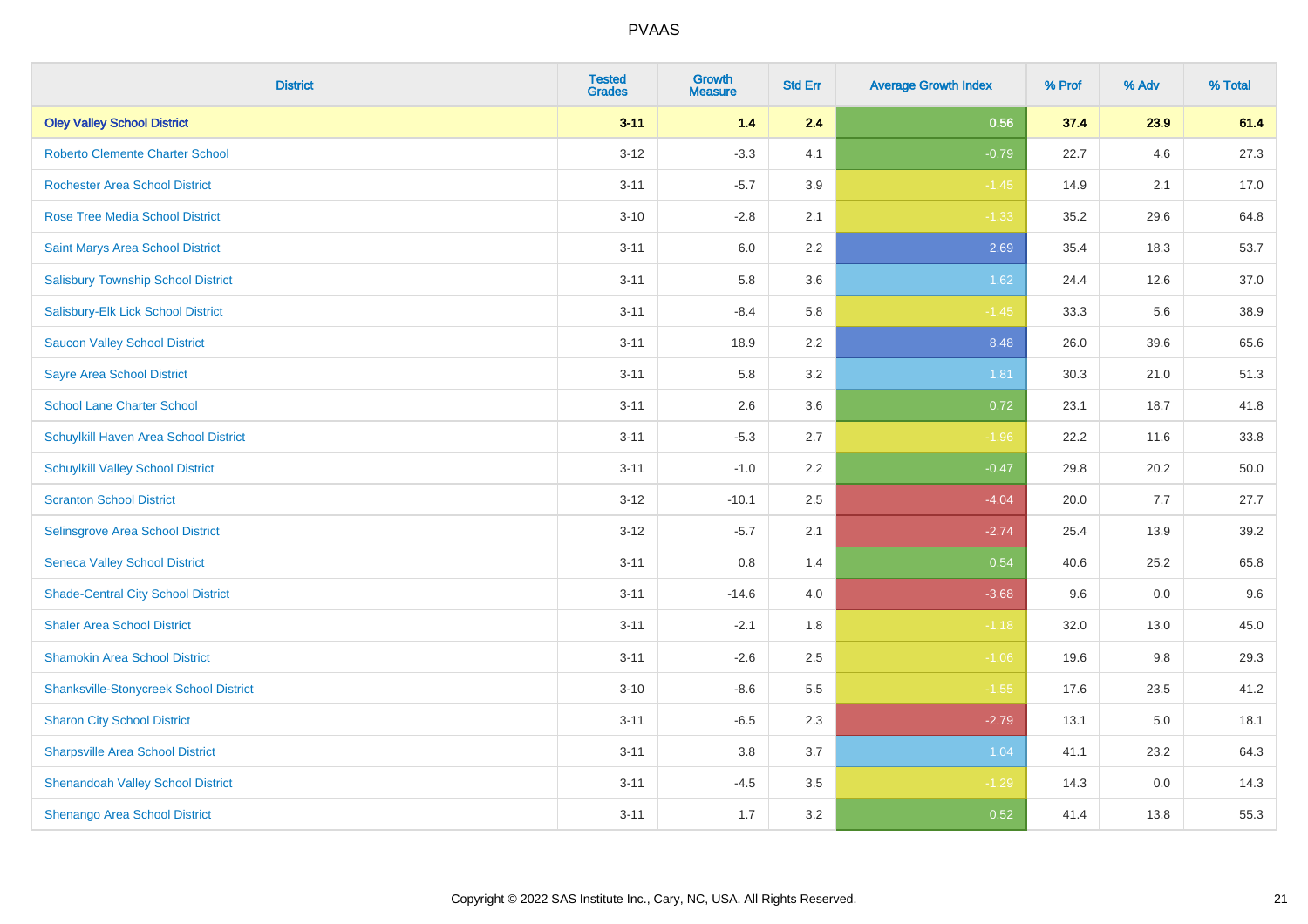| <b>District</b>                            | <b>Tested</b><br><b>Grades</b> | <b>Growth</b><br><b>Measure</b> | <b>Std Err</b> | <b>Average Growth Index</b> | % Prof | % Adv | % Total |
|--------------------------------------------|--------------------------------|---------------------------------|----------------|-----------------------------|--------|-------|---------|
| <b>Oley Valley School District</b>         | $3 - 11$                       | 1.4                             | 2.4            | 0.56                        | 37.4   | 23.9  | 61.4    |
| <b>Shikellamy School District</b>          | $3 - 10$                       | $-8.3$                          | 2.4            | $-3.42$                     | 20.8   | 18.5  | 39.2    |
| Shippensburg Area School District          | $3 - 11$                       | 0.5                             | 1.8            | 0.26                        | 23.5   | 22.8  | 46.3    |
| <b>Slippery Rock Area School District</b>  | $3 - 11$                       | $-3.8$                          | 2.5            | $-1.56$                     | 30.8   | 21.9  | 52.7    |
| <b>Smethport Area School District</b>      | $3-12$                         | 5.8                             | 3.8            | 1.52                        | 24.6   | 20.0  | 44.6    |
| <b>Solanco School District</b>             | $3 - 11$                       | 2.2                             | 1.8            | 1.18                        | 27.2   | 15.0  | 42.3    |
| <b>Somerset Area School District</b>       | $3 - 11$                       | $-7.6$                          | 2.4            | $-3.17$                     | 21.0   | 14.5  | 35.5    |
| <b>Souderton Area School District</b>      | $3 - 11$                       | 18.5                            | 1.4            | 12.86                       | 39.2   | 31.2  | 70.4    |
| South Allegheny School District            | $3 - 11$                       | $-0.9$                          | 3.1            | $-0.30$                     | 23.8   | 2.5   | 26.2    |
| South Butler County School District        | $3 - 10$                       | 6.3                             | 2.2            | 2.80                        | 37.8   | 19.2  | 57.0    |
| <b>South Eastern School District</b>       | $3 - 11$                       | $-1.0$                          | 1.8            | $-0.55$                     | 36.4   | 17.1  | 53.5    |
| South Fayette Township School District     | $3 - 11$                       | 6.0                             | 1.8            | 3.33                        | 32.2   | 38.3  | 70.5    |
| South Middleton School District            | $3 - 11$                       | 4.4                             | 2.2            | 1.95                        | 31.1   | 16.4  | 47.5    |
| <b>South Park School District</b>          | $3 - 11$                       | $-8.8$                          | 2.5            | $-3.46$                     | 28.1   | 17.0  | 45.2    |
| South Side Area School District            | $3 - 11$                       | $-0.6$                          | 3.1            | $-0.19$                     | 24.0   | 28.0  | 52.0    |
| South Western School District              | $3 - 12$                       | 2.5                             | 1.7            | 1.48                        | 36.2   | 19.7  | 55.9    |
| South Williamsport Area School District    | $3 - 10$                       | 0.9                             | 3.1            | 0.31                        | 38.4   | 11.6  | 50.0    |
| <b>Southeast Delco School District</b>     | $3 - 10$                       | 3.9                             | 3.5            | 1.12                        | 18.6   | 3.4   | 22.0    |
| <b>Southeastern Greene School District</b> | $3 - 10$                       | $-2.3$                          | 4.4            | $-0.53$                     | 29.0   | 9.7   | 38.7    |
| Southern Columbia Area School District     | $3 - 11$                       | $-8.5$                          | 3.0            | $-2.83$                     | 30.5   | 12.8  | 43.3    |
| <b>Southern Fulton School District</b>     | $3 - 11$                       | $-5.1$                          | 4.0            | $-1.29$                     | 21.7   | 13.0  | 34.8    |
| Southern Huntingdon County School District | $3 - 11$                       | $-5.9$                          | 3.4            | $-1.76$                     | 32.8   | 4.9   | 37.7    |
| <b>Southern Lehigh School District</b>     | $3 - 11$                       | $-4.1$                          | 2.1            | $-1.94$                     | 39.3   | 28.0  | 67.2    |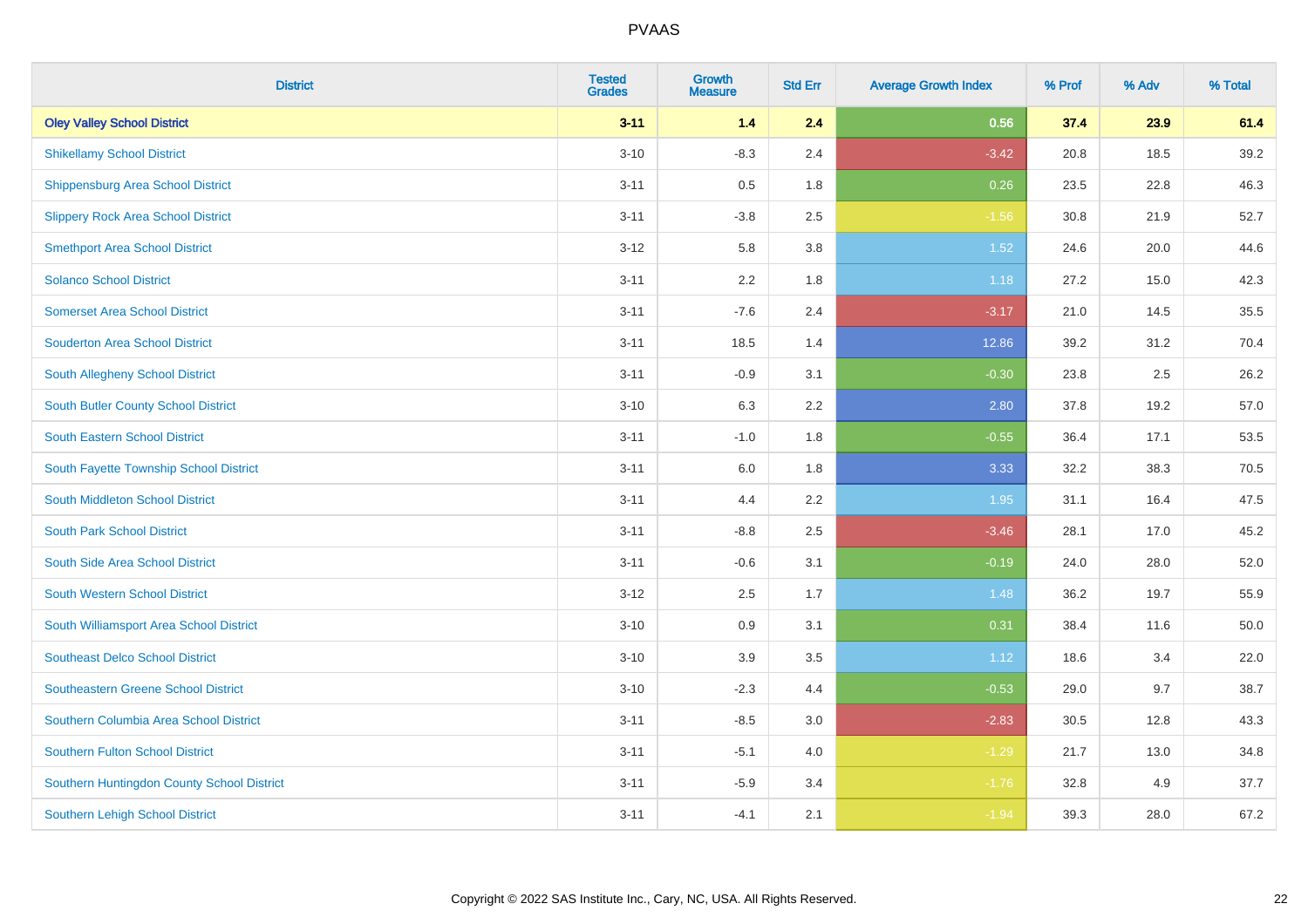| <b>District</b>                              | <b>Tested</b><br><b>Grades</b> | <b>Growth</b><br><b>Measure</b> | <b>Std Err</b> | <b>Average Growth Index</b> | % Prof | % Adv | % Total |
|----------------------------------------------|--------------------------------|---------------------------------|----------------|-----------------------------|--------|-------|---------|
| <b>Oley Valley School District</b>           | $3 - 11$                       | 1.4                             | 2.4            | 0.56                        | 37.4   | 23.9  | 61.4    |
| Southern Tioga School District               | $3 - 11$                       | $-0.1$                          | 2.8            | $-0.03$                     | 26.3   | 10.3  | 36.6    |
| <b>Southern York County School District</b>  | $3 - 11$                       | 15.5                            | 1.8            | 8.48                        | 37.6   | 29.2  | 66.8    |
| <b>Southmoreland School District</b>         | $3 - 11$                       | $-12.5$                         | 3.1            | $-4.04$                     | 33.3   | 15.5  | 48.8    |
| <b>Spring Cove School District</b>           | $3 - 11$                       | 9.1                             | 2.4            | 3.77                        | 31.8   | 25.4  | 57.1    |
| <b>Spring Grove Area School District</b>     | $3 - 11$                       | 3.9                             | 2.0            | 1.90                        | 30.0   | 23.0  | 53.0    |
| <b>Springfield School District</b>           | $3 - 11$                       | 1.2                             | 1.7            | 0.69                        | 31.8   | 25.2  | 56.9    |
| <b>Springfield Township School District</b>  | $3 - 11$                       | $-3.9$                          | 3.1            | $-1.27$                     | 37.2   | 30.8  | 68.1    |
| <b>Spring-Ford Area School District</b>      | $3 - 11$                       | 16.6                            | 1.2            | 14.02                       | 30.4   | 45.3  | 75.7    |
| <b>State College Area School District</b>    | $3 - 11$                       | 24.5                            | 1.3            | 18.59                       | 31.9   | 46.9  | 78.8    |
| <b>Steel Valley School District</b>          | $3 - 11$                       | 11.1                            | 3.3            | 3.33                        | 34.8   | 10.1  | 44.9    |
| <b>Steelton-Highspire School District</b>    | $3 - 11$                       | $-5.3$                          | 3.2            | $-1.65$                     | 13.9   | 0.0   | 13.9    |
| <b>Sto-Rox School District</b>               | $3 - 10$                       | $-7.0$                          | 3.5            | $-1.99$                     | 3.2    | 0.0   | 3.2     |
| <b>Stroudsburg Area School District</b>      | $3 - 11$                       | $7.5\,$                         | 1.6            | 4.70                        | 30.4   | 18.3  | 48.7    |
| <b>Sugar Valley Rural Charter School</b>     | $3 - 11$                       | $-3.6$                          | 3.7            | $-0.98$                     | 10.3   | 0.0   | 10.3    |
| <b>Sullivan County School District</b>       | $3 - 10$                       | 2.5                             | 4.3            | 0.58                        | 43.6   | 7.7   | 51.3    |
| <b>Susq-Cyber Charter School</b>             | $9 - 11$                       | $-3.2$                          | 5.8            | $-0.54$                     | 23.8   | 4.8   | 28.6    |
| <b>Susquehanna Community School District</b> | $3 - 11$                       | $-4.5$                          | 3.8            | $-1.19$                     | 31.9   | 8.8   | 40.7    |
| Susquehanna Township School District         | $3 - 12$                       | 3.9                             | 2.7            | 1.45                        | 19.0   | 13.1  | 32.0    |
| <b>Susquenita School District</b>            | $3 - 11$                       | $-5.9$                          | 2.6            | $-2.28$                     | 30.6   | 13.9  | 44.4    |
| <b>Tacony Academy Charter School</b>         | $3 - 11$                       | $-12.9$                         | 3.3            | $-3.90$                     | 8.6    | 1.4   | 10.0    |
| <b>Tamaqua Area School District</b>          | $3 - 12$                       | 6.5                             | 2.4            | 2.72                        | 34.3   | 17.5  | 51.8    |
| <b>Tech Freire Charter School</b>            | $9 - 11$                       | 0.7                             | 2.5            | 0.27                        | 3.6    | 0.0   | 3.6     |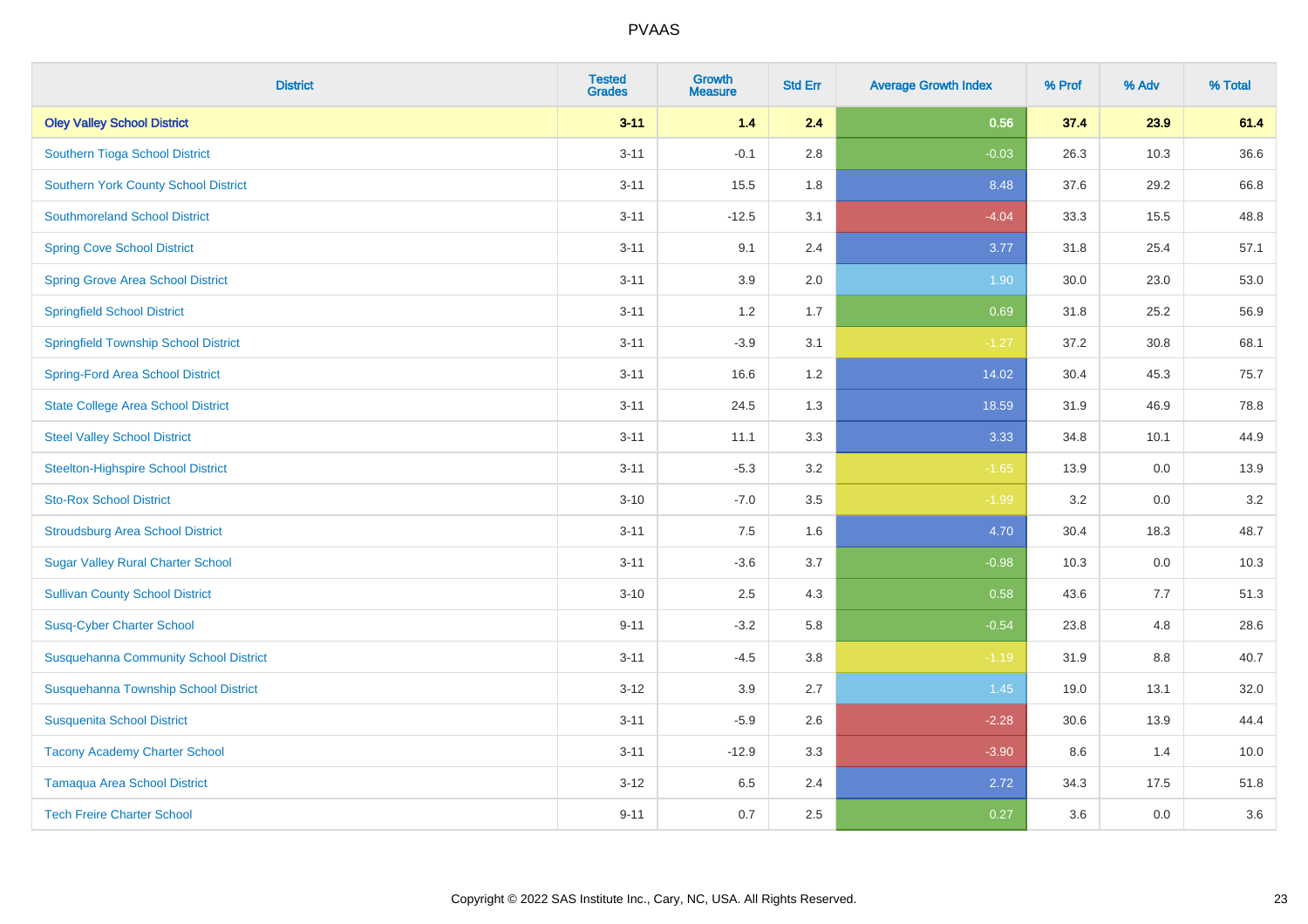| <b>District</b>                               | <b>Tested</b><br><b>Grades</b> | Growth<br><b>Measure</b> | <b>Std Err</b> | <b>Average Growth Index</b> | % Prof | % Adv   | % Total |
|-----------------------------------------------|--------------------------------|--------------------------|----------------|-----------------------------|--------|---------|---------|
| <b>Oley Valley School District</b>            | $3 - 11$                       | $1.4$                    | 2.4            | 0.56                        | 37.4   | 23.9    | 61.4    |
| <b>Tidioute Community Charter School</b>      | $3 - 11$                       | 0.8                      | 4.4            | 0.19                        | 18.1   | 6.9     | 25.0    |
| <b>Titusville Area School District</b>        | $3 - 11$                       | $-5.0$                   | 2.5            | $-1.98$                     | 26.5   | 6.8     | 33.3    |
| <b>Towanda Area School District</b>           | $3 - 11$                       | $-4.0$                   | 2.6            | $-1.52$                     | 24.8   | $9.9\,$ | 34.8    |
| <b>Tredyffrin-Easttown School District</b>    | $3 - 10$                       | 8.7                      | 2.4            | 3.57                        | 35.2   | 35.8    | 71.0    |
| <b>Trinity Area School District</b>           | $3 - 11$                       | $-8.7$                   | 1.8            | $-4.87$                     | 20.9   | 9.8     | 30.8    |
| <b>Tri-Valley School District</b>             | $3 - 10$                       | $-2.7$                   | 3.9            | $-0.69$                     | 31.0   | 9.5     | 40.5    |
| <b>Troy Area School District</b>              | $3 - 10$                       | $-4.7$                   | 3.2            | $-1.46$                     | 22.8   | 16.5    | 39.2    |
| <b>Tulpehocken Area School District</b>       | $3 - 12$                       | 1.0                      | 4.9            | 0.20                        | 11.5   | 23.1    | 34.6    |
| <b>Tunkhannock Area School District</b>       | $3 - 11$                       | 1.4                      | 2.0            | 0.71                        | 29.8   | 18.1    | 47.9    |
| <b>Turkeyfoot Valley Area School District</b> | $3-12$                         | $-15.4$                  | 5.8            | $-2.66$                     | 3.8    | 3.8     | 7.6     |
| <b>Tuscarora School District</b>              | $3 - 11$                       | 13.4                     | 2.2            | 6.20                        | 37.1   | 26.3    | 63.4    |
| <b>Tussey Mountain School District</b>        | $3 - 12$                       | $-13.0$                  | 3.3            | $-3.93$                     | 11.1   | $3.2\,$ | 14.3    |
| <b>Twin Valley School District</b>            | $3 - 12$                       | $-3.2$                   | 1.9            | $-1.68$                     | 38.8   | 19.8    | 58.6    |
| <b>Tyrone Area School District</b>            | $3 - 12$                       | 29.2                     | 2.3            | 12.86                       | 36.6   | 29.1    | 65.7    |
| <b>Union Area School District</b>             | $3 - 11$                       | $-6.5$                   | 3.8            | $-1.70$                     | 30.6   | 12.2    | 42.9    |
| <b>Union City Area School District</b>        | $3 - 12$                       | $-8.7$                   | 3.3            | $-2.59$                     | 29.7   | 10.9    | 40.6    |
| <b>Union School District</b>                  | $3-12$                         | 2.5                      | 3.7            | 0.69                        | 17.9   | 10.4    | 28.4    |
| <b>Uniontown Area School District</b>         | $3 - 11$                       | $-2.8$                   | 3.1            | $-0.91$                     | 31.7   | 7.3     | 39.0    |
| <b>Unionville-Chadds Ford School District</b> | $3 - 11$                       | 15.8                     | 1.7            | 9.12                        | 31.2   | 48.0    | 79.2    |
| <b>United School District</b>                 | $3 - 11$                       | 6.3                      | 3.3            | 1.89                        | 38.8   | 16.3    | 55.0    |
| <b>Universal Audenried Charter School</b>     | $9 - 11$                       | $-3.8$                   | 2.5            | $-1.53$                     | 3.0    | 0.5     | 3.5     |
| <b>Upper Adams School District</b>            | $3 - 11$                       | 0.9                      | 2.5            | 0.37                        | 33.0   | 17.0    | 50.0    |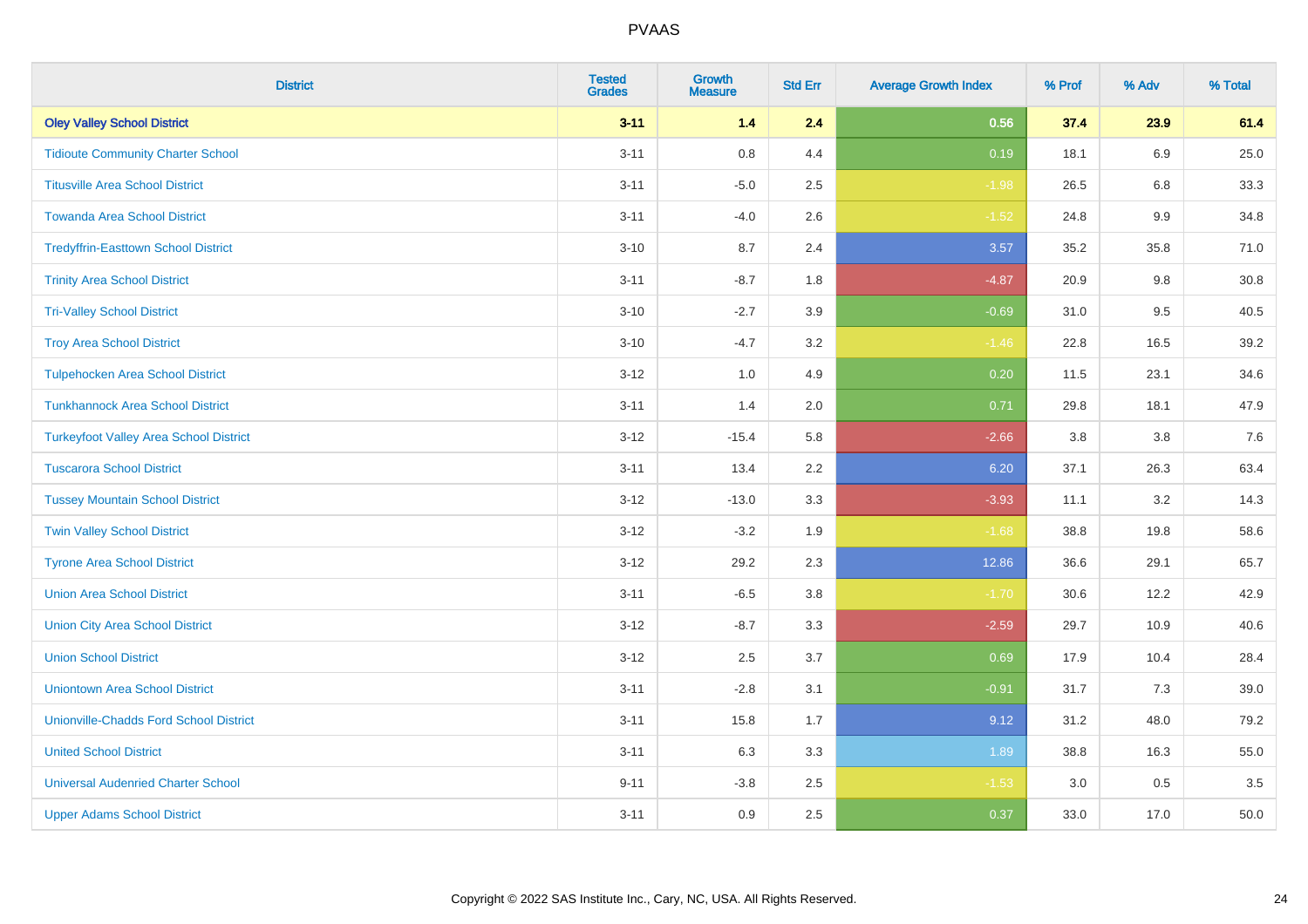| <b>District</b>                                | <b>Tested</b><br><b>Grades</b> | Growth<br><b>Measure</b> | <b>Std Err</b> | <b>Average Growth Index</b> | % Prof | % Adv | % Total |
|------------------------------------------------|--------------------------------|--------------------------|----------------|-----------------------------|--------|-------|---------|
| <b>Oley Valley School District</b>             | $3 - 11$                       | $1.4$                    | 2.4            | 0.56                        | 37.4   | 23.9  | 61.4    |
| <b>Upper Darby School District</b>             | $3 - 12$                       | 11.2                     | 1.4            | 8.28                        | 23.8   | 11.8  | 35.6    |
| Upper Dauphin Area School District             | $3 - 11$                       | 16.5                     | 5.1            | 3.26                        | 37.5   | 26.8  | 64.3    |
| <b>Upper Dublin School District</b>            | $3 - 12$                       | 2.1                      | 1.8            | 1.19                        | 34.7   | 30.0  | 64.7    |
| <b>Upper Merion Area School District</b>       | $3 - 11$                       | 14.0                     | 2.0            | 7.15                        | 34.4   | 32.6  | 67.0    |
| <b>Upper Moreland Township School District</b> | $3 - 11$                       | 1.1                      | 2.0            | 0.56                        | 24.8   | 26.6  | 51.3    |
| <b>Upper Perkiomen School District</b>         | $3 - 11$                       | 5.7                      | 1.9            | 3.04                        | 25.4   | 19.9  | 45.4    |
| <b>Upper Saint Clair School District</b>       | $3 - 11$                       | 13.8                     | 1.8            | 7.86                        | 32.2   | 44.5  | 76.7    |
| Urban Pathways 6-12 Charter School             | $6 - 11$                       | $-4.1$                   | 5.7            | $-0.72$                     | 0.0    | 0.0   | $0.0\,$ |
| <b>Valley Grove School District</b>            | $3 - 10$                       | $-4.0$                   | 5.5            | $-0.72$                     | 68.4   | 15.8  | 84.2    |
| <b>Valley View School District</b>             | $3 - 11$                       | 9.3                      | 2.2            | 4.18                        | 26.6   | 23.1  | 49.7    |
| <b>Wallenpaupack Area School District</b>      | $3 - 11$                       | 8.8                      | 2.1            | 4.28                        | 28.5   | 18.9  | 47.4    |
| <b>Wallingford-Swarthmore School District</b>  | $3 - 10$                       | 5.0                      | $2.2\,$        | 2.25                        | 33.3   | 37.1  | 70.4    |
| <b>Warren County School District</b>           | $3 - 11$                       | $-0.1$                   | 1.6            | $-0.06$                     | 26.7   | 9.7   | 36.4    |
| <b>Warrior Run School District</b>             | $3 - 11$                       | 10.5                     | 2.7            | 3.86                        | 34.1   | 16.8  | 50.9    |
| <b>Warwick School District</b>                 | $3 - 11$                       | 21.7                     | 1.8            | 11.76                       | 27.7   | 36.3  | 64.0    |
| <b>Washington School District</b>              | $3 - 11$                       | $-15.9$                  | 2.9            | $-5.44$                     | 12.9   | 1.7   | 14.7    |
| <b>Wattsburg Area School District</b>          | $3 - 11$                       | 1.0                      | 2.7            | 0.36                        | 20.4   | 12.4  | 32.7    |
| <b>Wayne Highlands School District</b>         | $3 - 11$                       | 22.5                     | 2.5            | 9.16                        | 33.8   | 40.4  | 74.2    |
| <b>Waynesboro Area School District</b>         | $3 - 12$                       | $3.0\,$                  | 1.8            | 1.67                        | 26.0   | 23.5  | 49.5    |
| <b>Weatherly Area School District</b>          | $3 - 11$                       | $-5.8$                   | 4.0            | $-1.44$                     | 32.1   | 8.9   | 41.1    |
| <b>Wellsboro Area School District</b>          | $3 - 11$                       | $-6.3$                   | 3.0            | $-2.08$                     | 24.4   | 13.4  | 37.8    |
| <b>West Allegheny School District</b>          | $3 - 12$                       | 8.6                      | 2.0            | 4.34                        | 37.3   | 27.2  | 64.5    |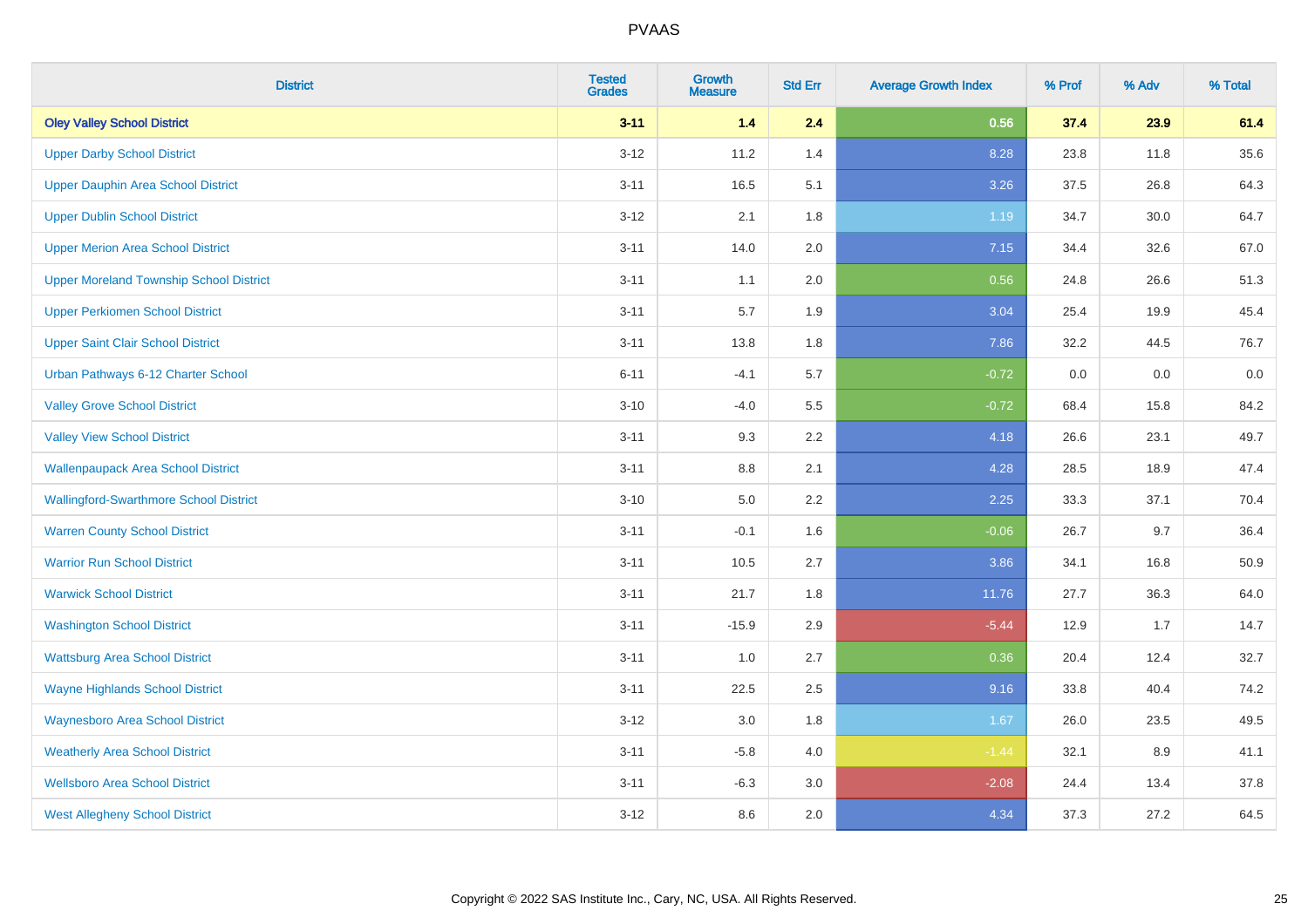| <b>District</b>                                 | <b>Tested</b><br><b>Grades</b> | <b>Growth</b><br><b>Measure</b> | <b>Std Err</b> | <b>Average Growth Index</b> | % Prof | % Adv | % Total |
|-------------------------------------------------|--------------------------------|---------------------------------|----------------|-----------------------------|--------|-------|---------|
| <b>Oley Valley School District</b>              | $3 - 11$                       | $1.4$                           | 2.4            | 0.56                        | 37.4   | 23.9  | 61.4    |
| <b>West Branch Area School District</b>         | $3 - 11$                       | 17.0                            | 3.3            | 5.20                        | 47.1   | 19.1  | 66.2    |
| <b>West Chester Area School District</b>        | $3 - 11$                       | $-2.1$                          | 1.2            | $-1.83$                     | 36.4   | 23.2  | 59.6    |
| <b>West Greene School District</b>              | $3 - 11$                       | $-8.1$                          | 3.9            | $-2.08$                     | 31.0   | 11.9  | 42.9    |
| West Jefferson Hills School District            | $3 - 11$                       | 1.9                             | 1.9            | 0.99                        | 34.8   | 27.3  | 62.1    |
| <b>West Middlesex Area School District</b>      | $3 - 10$                       | $-7.4$                          | 3.5            | $-2.11$                     | 32.0   | 9.6   | 41.6    |
| <b>West Mifflin Area School District</b>        | $3 - 12$                       | $-11.9$                         | 2.5            | $-4.77$                     | 15.9   | 4.0   | 19.9    |
| <b>West Perry School District</b>               | $3 - 11$                       | 11.0                            | 2.3            | 4.76                        | 26.9   | 20.5  | 47.4    |
| <b>West Shore School District</b>               | $3 - 12$                       | 2.2                             | 1.3            | 1.68                        | 31.8   | 15.2  | 47.1    |
| <b>West Side CTC</b>                            | $9 - 10$                       | $-32.0$                         | 3.9            | $-8.16$                     | 5.9    | 0.0   | 5.9     |
| <b>West York Area School District</b>           | $3 - 12$                       | $-9.8$                          | 2.7            | $-3.57$                     | 21.9   | 10.9  | 32.8    |
| <b>Western Beaver County School District</b>    | $3 - 11$                       | $-9.3$                          | 4.2            | $-2.20$                     | 45.1   | 3.9   | 49.0    |
| <b>Western Wayne School District</b>            | $3 - 11$                       | 3.6                             | 2.6            | 1.39                        | 30.8   | 16.2  | 47.0    |
| <b>Westinghouse Arts Academy Charter School</b> | $9 - 10$                       | $-6.0$                          | 3.3            | $-1.81$                     | 20.2   | 8.9   | 29.1    |
| <b>Westmont Hilltop School District</b>         | $3 - 11$                       | $-1.0$                          | 2.8            | $-0.36$                     | 33.3   | 14.7  | 48.0    |
| <b>Whitehall-Coplay School District</b>         | $3 - 11$                       | 11.8                            | 1.7            | 7.06                        | 32.3   | 21.7  | 54.0    |
| <b>Wilkes-Barre Area School District</b>        | $3 - 11$                       | $-12.4$                         | 2.4            | $-5.18$                     | 14.2   | 3.7   | 17.9    |
| <b>William Penn School District</b>             | $3 - 12$                       | 7.0                             | 1.9            | 3.61                        | 14.0   | 7.2   | 21.3    |
| <b>Williams Valley School District</b>          | $3 - 11$                       | 2.6                             | 3.7            | 0.69                        | 17.0   | 5.1   | 22.0    |
| <b>Williamsburg Community School District</b>   | $3 - 11$                       | $-16.9$                         | 4.1            | $-4.14$                     | 22.4   | 0.0   | 22.4    |
| <b>Williamsport Area School District</b>        | $3 - 11$                       | $-11.7$                         | 1.4            | $-8.29$                     | 18.2   | 10.5  | 28.7    |
| Wilmington Area School District                 | $3 - 11$                       | 11.1                            | 3.3            | 3.37                        | 29.8   | 26.2  | 56.0    |
| <b>Wilson Area School District</b>              | $3 - 11$                       | $-0.3$                          | 2.4            | $-0.12$                     | 35.4   | 14.6  | 50.0    |